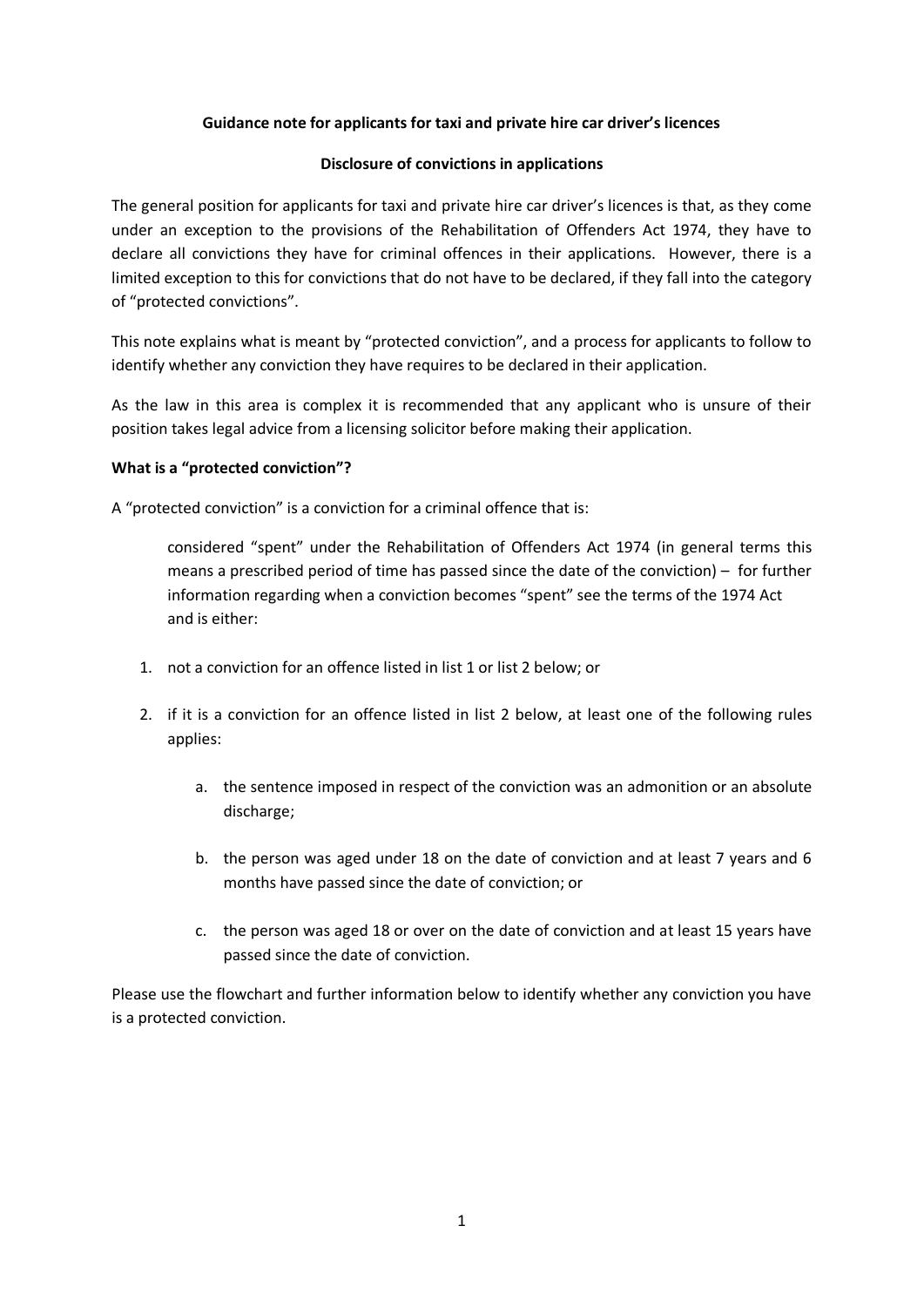

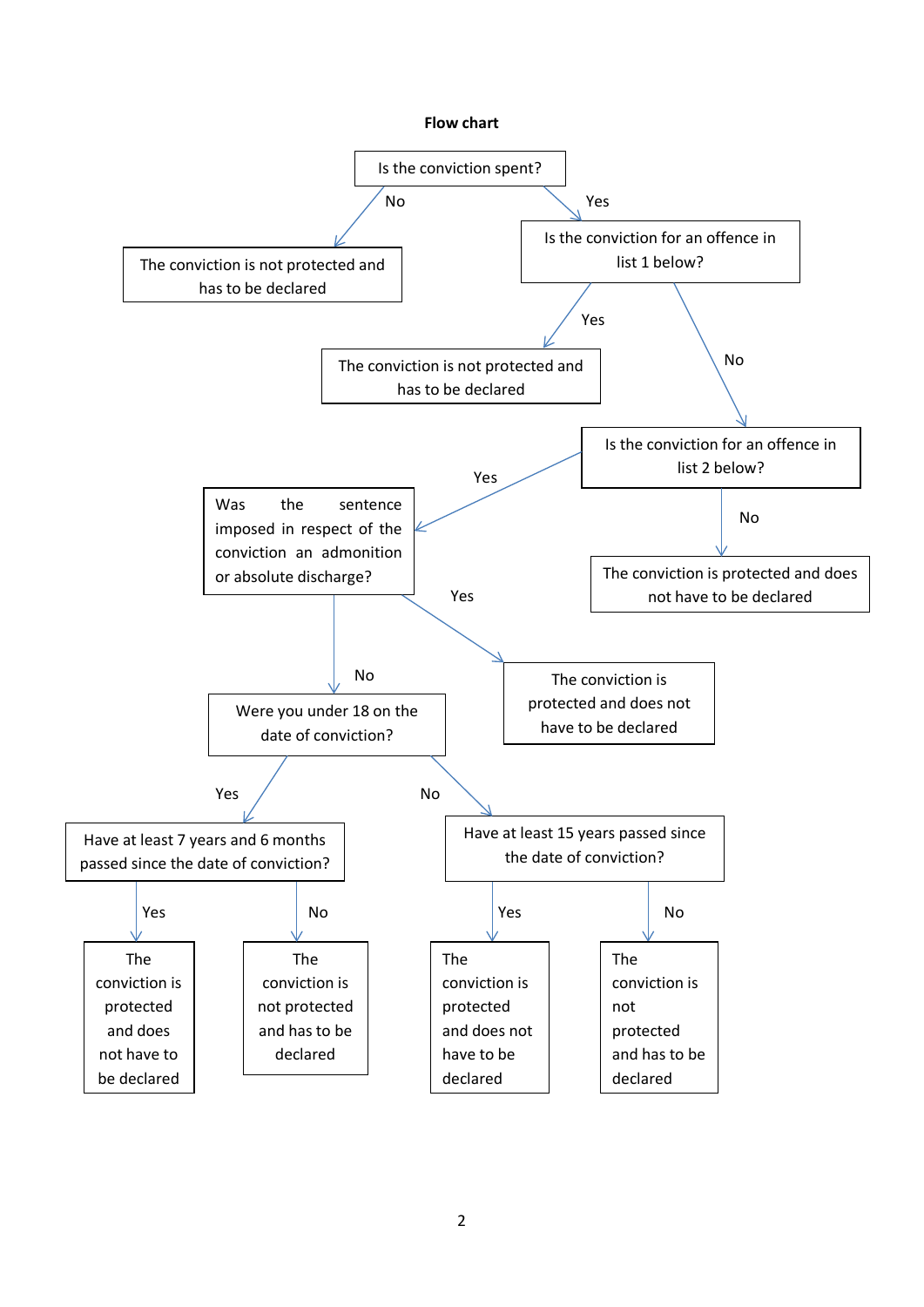#### **LIST 1: OFFENCES WHICH MUST ALWAYS BE DISCLOSED**

#### **Common law offences**

- 1. Abduction.
- 2. Abortion.
- 3. Assault to the danger of life.
- 4. Assault to severe injury.
- 5. Assault with intent to rape or ravish.
- 6. Assault with intent to commit the statutory offence of rape.
- 7. Bestiality.
- 8. Cruel and unnatural treatment of persons.
- 9. Culpable homicide.
- 10. Drugging.
- 11. Extortion.
- 12. Hamesucken.
- 13. Hijacking.
- 14. Piracy.
- 15. Plagium.
- 16. Reset of plagium.
- 17. Treason.
- 18. Uttering threats.

### **Statutory offences**

### **Armed forces**

19. An offence under section 42 of the Armed Forces Act 2006 (criminal conduct) where the corresponding offence under the law of England and Wales is, or corresponds to, an offence listed in this Schedule.

## **Aviation and maritime**

20. An offence under the Piracy Act 1837.

21. An offence under any of the following provisions of the Aviation Security Act 1982—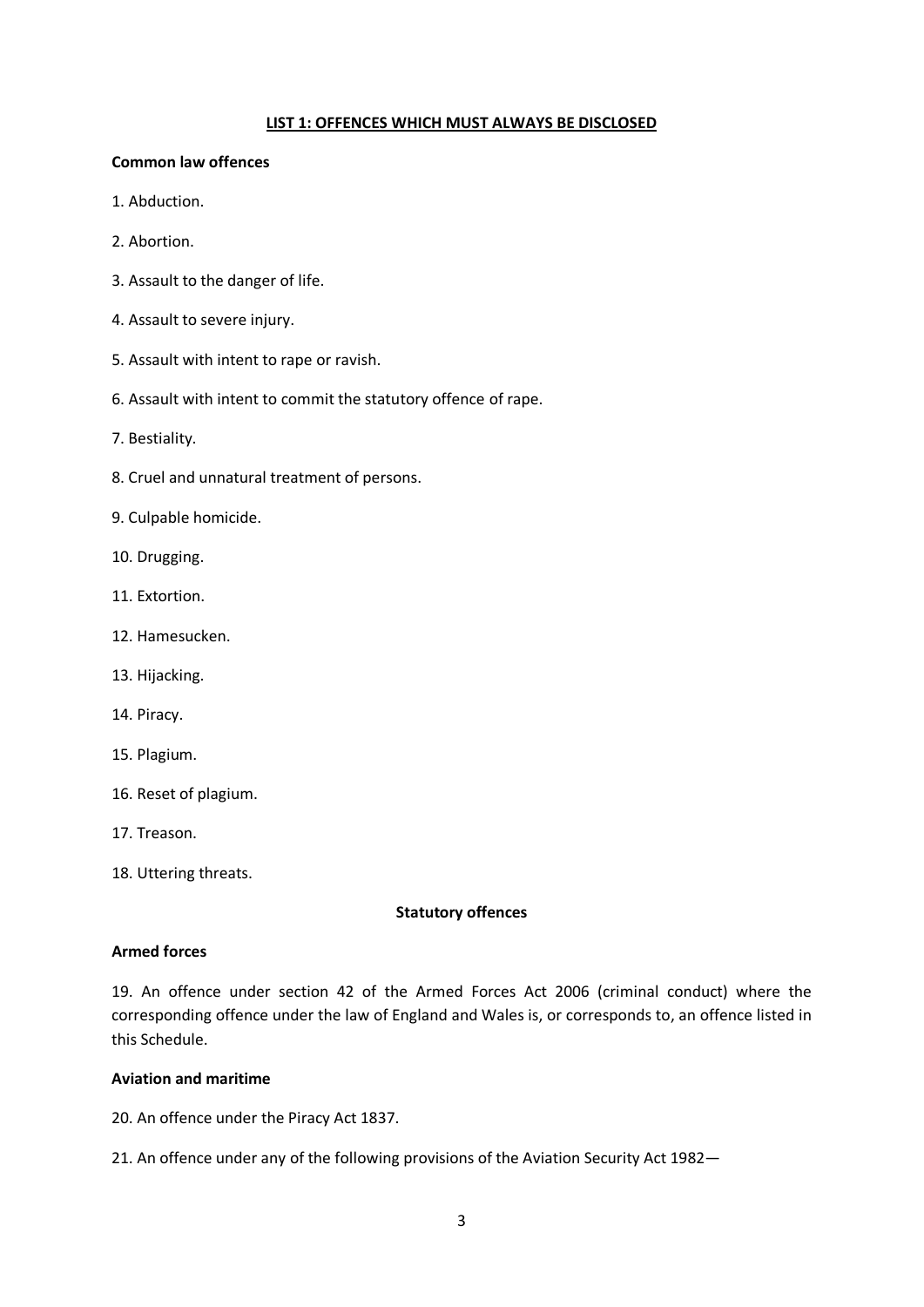(a) section 1 (hijacking);

(b) section 2 (destroying, damaging or endangering safety of aircraft);

- (c) section 3 (other acts endangering or likely to endanger safety of aircraft); and
- (d) section 4 (offences in relation to certain dangerous articles).

22. An offence under section 9 of the Aviation and Maritime Security Act 1990 (hijacking of ships).

23. An offence under article 241 of the Air Navigation Order 2009 2 in respect of a contravention of article 137 of that Order (endangering safety of aircraft).

### **Children**

24. An offence under section 12 of the Children and Young Persons (Scotland) Act 1937 (cruelty to persons under 16).

### **Explosives**

25. An offence under the Explosive Substances Act 1883.

### **Firearms and other weapons**

- 26. An offence under any of the following provisions of the Firearms Act 1968—
- (a) section 4 (conversion of weapons);
- (b) section 5 (weapons subject to a general prohibition);
- (c) section 16 (possession of firearm with intent to injure);
- (d) section 16A (possession of firearm with intent to cause fear or violence);
- (e) section 17 (use of firearm to resist arrest);
- (f) section 18 (carrying firearm with criminal intent);
- (g) section 19 (carrying firearm in a public place);
- (h) section 20 (trespassing with firearm);
- (i) section 21 (possession of firearm by persons previously convicted of crime);
- (j) section 24 (supplying firearms to minors);
- (k) section 25 (supplying firearm to person drunk or insane);
- (l) section 28A(7) (certificates: supplementary);
- (m) section 29 (variation of firearm certificates);
- (n) section 30D(3) (revocation of certificates: supplementary);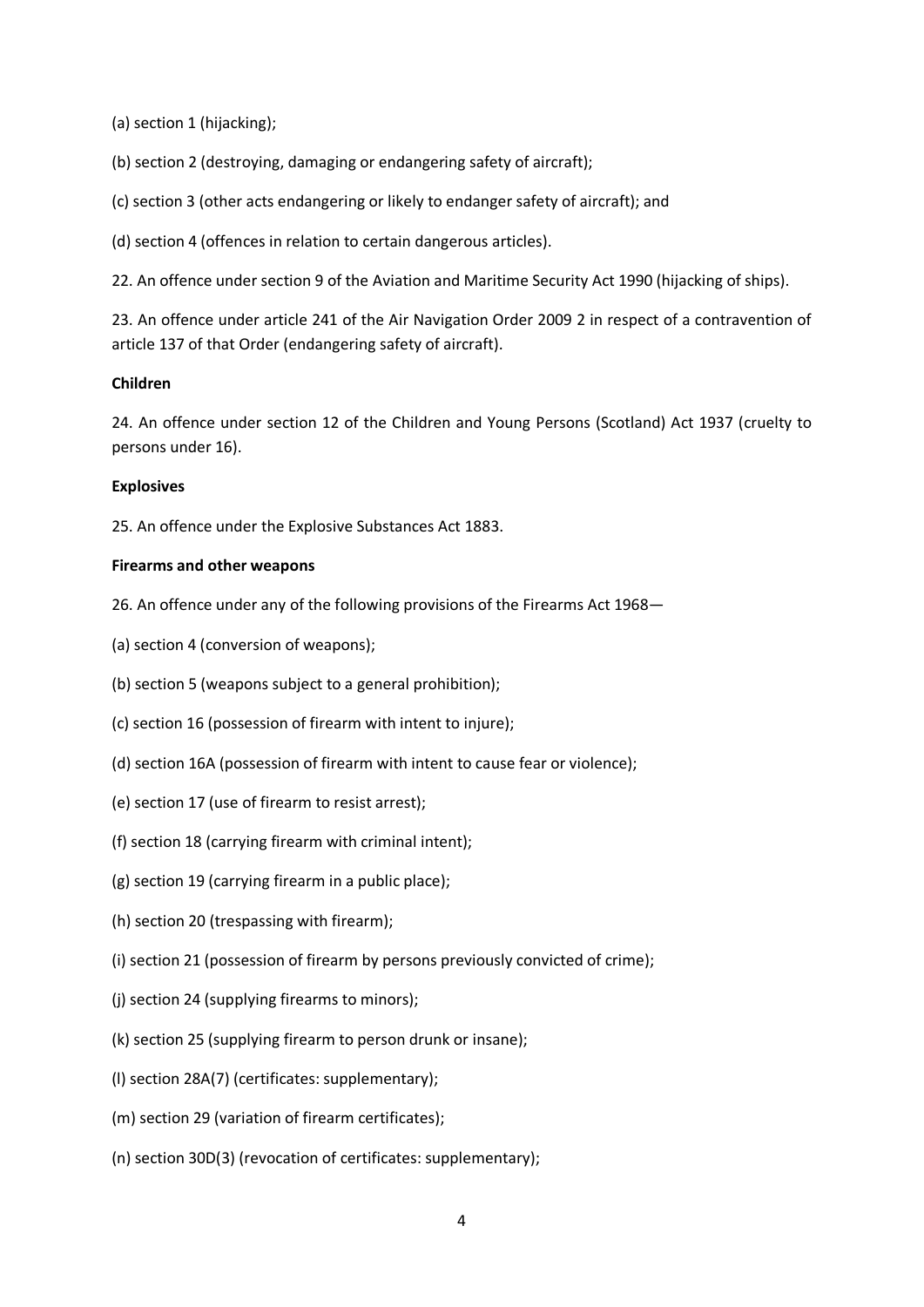- (o) section 39 (offences in connection with registration);
- (p) section 40 (compulsory register of transactions in firearms);
- (q) section 46(5) (power of search with warrant);
- (r) section 47 (powers of constables to stop and search); and
- (s) section 48 (production of certificates).
- 27. An offence under the Chemical Weapons Act 1996.

### **Forced marriage**

28. An offence under section 122 of the Anti-social Behaviour, Crime and Policing Act 2014 (offence of forced marriage: Scotland).

## **Human trafficking and exploitation**

29. An offence under section 22 of the Criminal Justice (Scotland) Act 2003 20 (traffic in prostitution etc.).

30. An offence under section 4 of the Asylum and Immigration (Treatment of Claimants, etc.) Act 2004 (trafficking people for exploitation).

31. An offence under section 47 of the Criminal Justice and Licensing (Scotland) Act 2010 (slavery, servitude and forced or compulsory labour).

32. An offence under the Prohibition of Female Genital Mutilation (Scotland) Act 2005.

### **Medical professions etc.**

33. An offence under section 10Z9 of the National Health Service (Scotland) Act 1978 (offences in relation to registration).

34. An offence under any of the following provisions of the Medical Act 1983—

(a) section 49 (penalty for pretending to be registered); and

(b) section 49A (penalty for pretending to hold a licence to practise).

35. An offence under article 38 (offences relating to the Register) of the Pharmacy Order 2010.

# **Medicines**

36. An offence under any of the following provisions of the Medicines Act 1968—

- (a) section 67(1A) and (1B) (offences under Part III); and
- (b) section 78 (restrictions on use of titles, descriptions and emblems).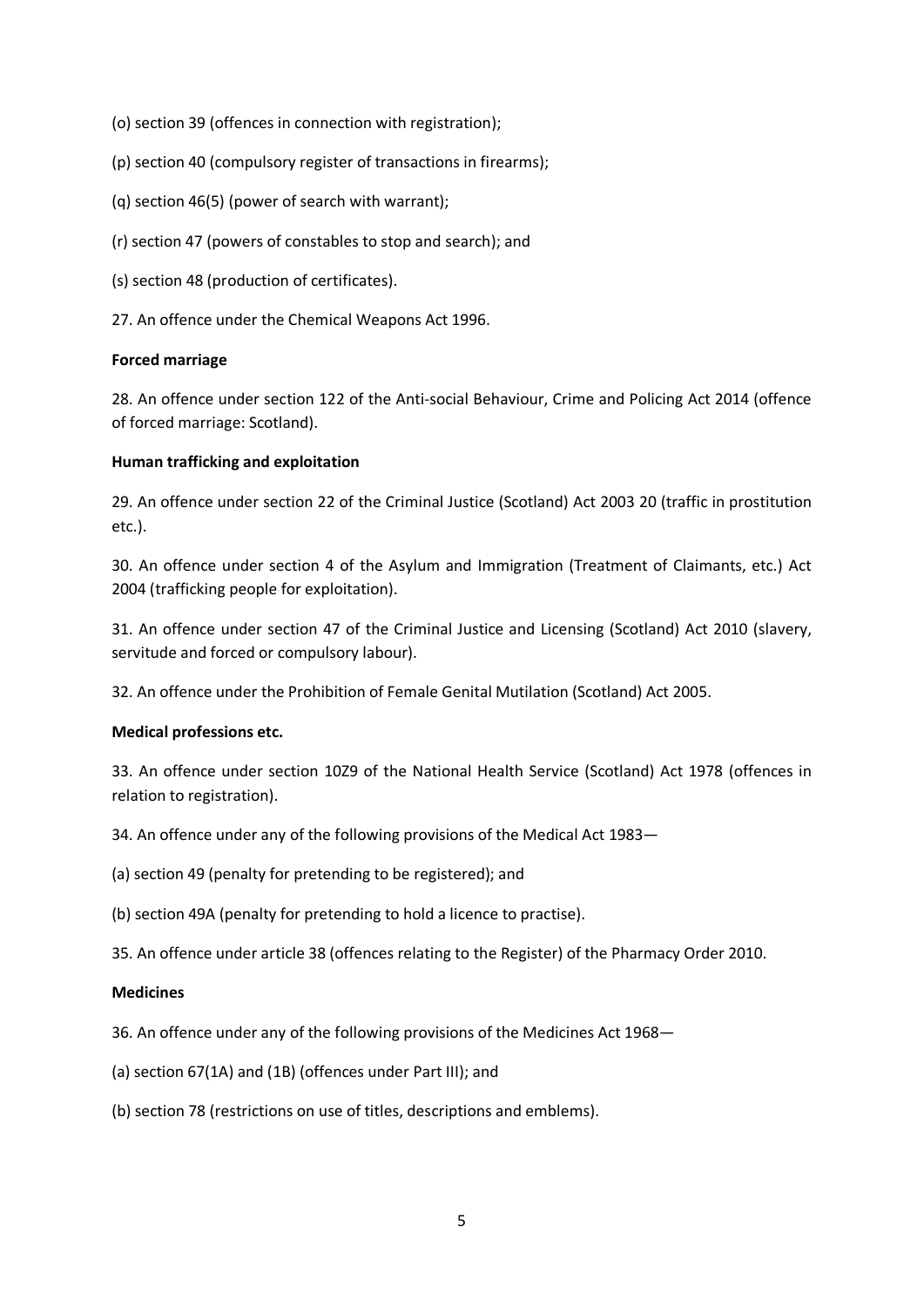### **Official Secrets**

37. An offence under the Official Secrets Act 1911.

## **Prostitution**

38. An offence under any of the following provisions of the Criminal Law (Consolidation) (Scotland) Act 1995—

- (a) section 7 (procuring);
- (b) section 11 (trading in prostitution and brothel-keeping); and
- (c) section 12 (allowing child to be in brothel).

## **Road traffic**

39. An offence under any of the following provisions of the Road Traffic Act 1988—

- (a) section 1 (causing death by dangerous driving);
- (b) section 3ZC (causing death by driving: disqualified drivers); and

(c) section 3A (causing death by careless driving when under influence of drink or drugs).

### **Serious organised crime**

40. An offence under any of the following provisions of the Criminal Justice and Licensing (Scotland) Act 2010—

- (a) section 28 (involvement in serious organised crime);
- (b) section 30 (directing serious organised crime); and
- (c) section 31 (failure to report serious organised crime).

### **Sexual offences**

41. An offence under section 50(3) of the Customs and Excise Management Act 1979 33 (penalty for improper importation of goods) in relation to goods prohibited to be imported under section 42 of the Customs Consolidation Act 1876, but only where the prohibited goods include indecent photographs of persons.

42. A sexual offence within the meaning given by section 210A(10) of the Criminal Procedure (Scotland) Act 1995 other than an offence mentioned in paragraph (xxvii)(ZF) or (ZG) of that section (engaging while an older child in sexual conduct with or towards another older child).

43. An offence under section 113 of the Sexual Offences Act 2003 (breach of sexual offences prevention order or interim sexual offences prevention order, etc.).

44. An offence under section 7 of the Protection of Children and Prevention of Sexual Offences (Scotland) Act 2005 (offence: breach of RSHO or interim RSHO etc.).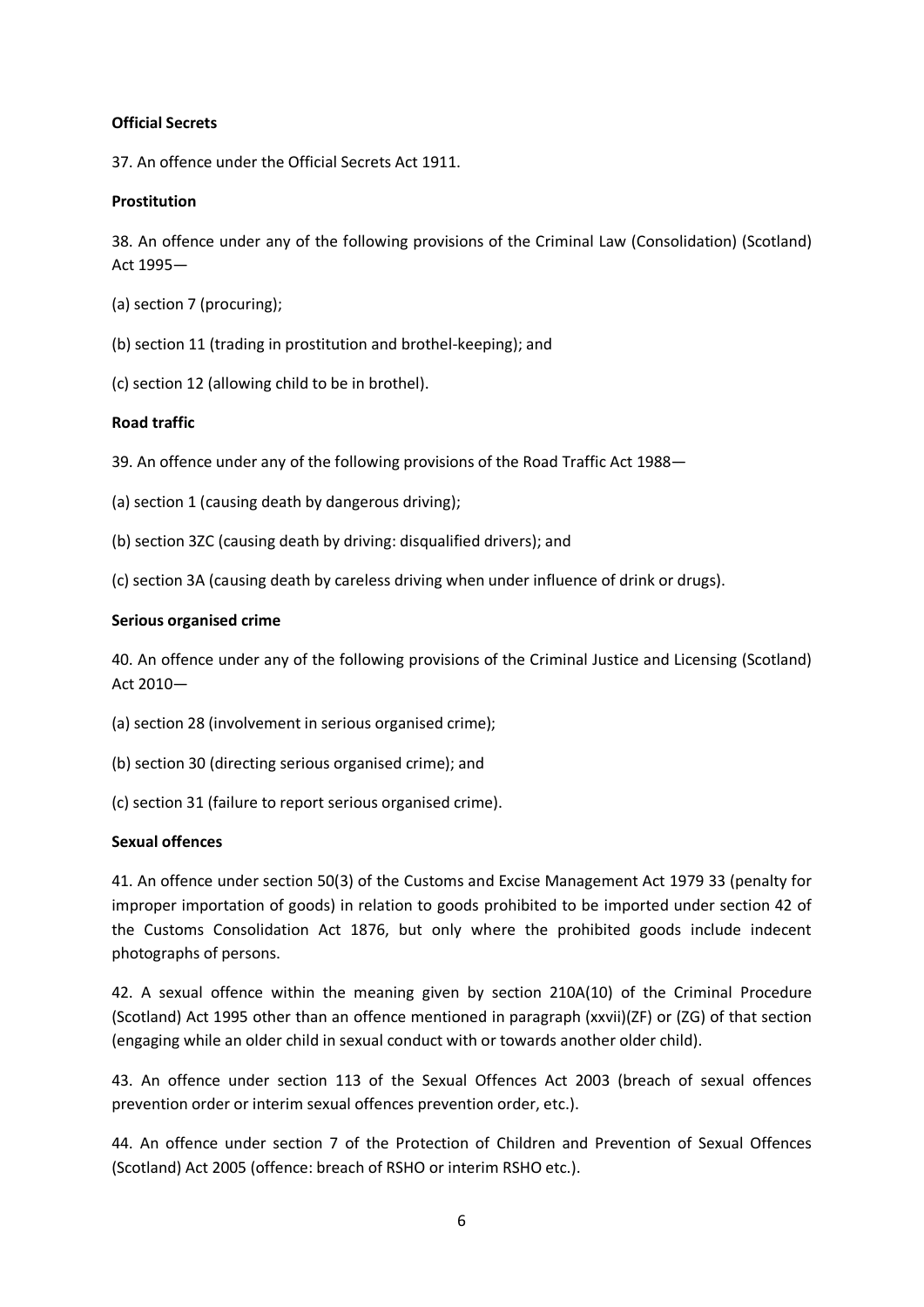### **Stalking and harassment**

45. An offence under section 50A of the Criminal Law (Consolidation) (Scotland) Act 1995 (racially aggravated harassment).

46. An offence under any of the following provisions of the Criminal Justice and Licensing (Scotland) Act 2010—

- (a) section 38 (threatening or abusive behaviour); and
- (b) section 39 (offence of stalking).

## **Terrorism**

- 47. An offence under any of the following provisions of the Terrorism Act 2000—
- (a) section 11 (membership);
- (b) section 12 (support);
- (c) section 15 (fund-raising);
- (d) section 16 (use and possession);
- (e) section 17 (funding arrangements);
- (f) section 17A(2) or (4) (insurance payments made in response to terrorist demands);
- (g) section 18 (money laundering);
- (h) section 19 (disclosure of information: duty);
- (i) section 21A (failure to disclose: regulated sector);
- (j) section 21D (tipping off: regulated sector);
- (k) section 38B (information about acts of terrorism);
- (l) section 39 (disclosure of information, &c.);
- (m) section 54 (weapons training);
- (n) section 56 (directing terrorist organisation);
- (o) section 57 (possession for terrorist purposes);
- (p) section 58 (collection of information);
- (q) section 58A (eliciting, publishing or communicating); and

(r) section 61 (inciting terrorism overseas).

48. An offence under any of the following provisions of the Anti-terrorism, Crime and Security Act 2001—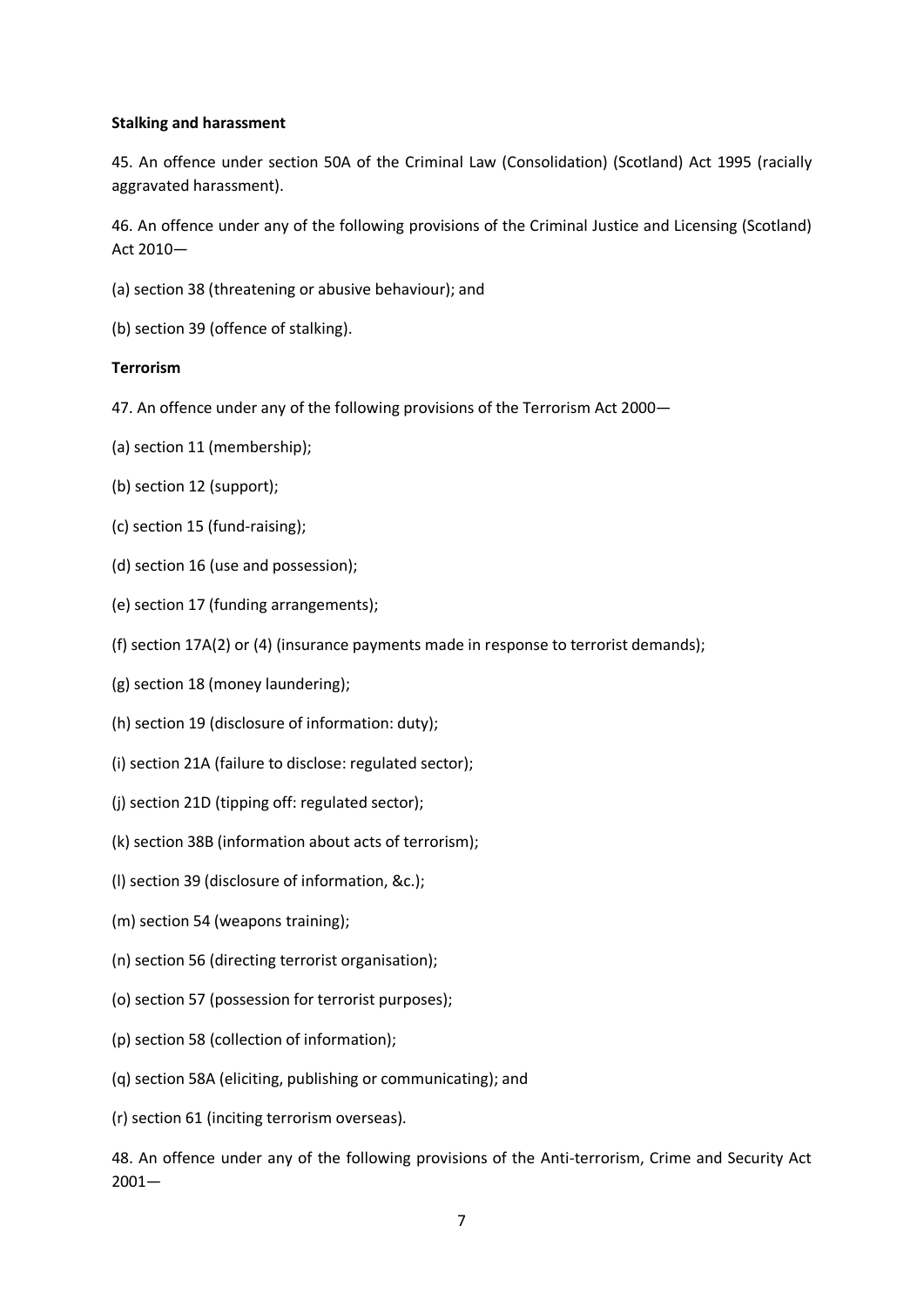- (a) section 47 (use etc. of nuclear weapons);
- (b) section 50 (assisting or inducing certain weapons-related acts overseas);
- (c) section 52 (powers of entry);
- (d) section 54 (offences);
- (e) section 67 (offences);
- (f) section 79 (prohibition of disclosures relating to nuclear security);
- (g) section 80 (prohibition of disclosures of uranium enrichment technology);
- (h) section 113 (use of noxious substances or things to cause harm and intimidate);
- (i) section 114 (hoaxes involving noxious substances or things); and
- (j) paragraph 7 of Schedule 3 (offences).
- 49. An offence under the Terrorism Act 2006.
- 50. An offence under any of the following provisions of the Counter-Terrorism Act 2008—
- (a) section 2 (offence of obstruction);
- (b) section 54 (offences relating to notification);
- (c) paragraph 15 of Schedule 5 (breach of foreign travel restriction order and offence);
- (d) paragraph 30 of Schedule 7 (offences: failure to comply with requirement imposed by direction);
- (e) paragraph 30A of Schedule 7 (offences: relevant person circumventing requirements); and
- (f) paragraph 31 of Schedule 7 (offences in connection with licences).

### **Violent offender orders**

51. An offence under section 113(1) of the Criminal Justice and Immigration Act 2008 (breach of violent offender order or interim violent offender order).

### **Vulnerable persons**

52. An offence under section 83 of the Adults with Incapacity (Scotland) Act 2000 (offence of illtreatment and wilful neglect).

53. An offence under section 315 of the Mental Health (Care and Treatment) (Scotland) Act 2003 (illtreatment and wilful neglect of mentally disordered person).

54. An offence under any of the following provisions of the Protection of Vulnerable Groups (Scotland) Act 2007—

(a) section 34 (barred individuals not to do regulated work);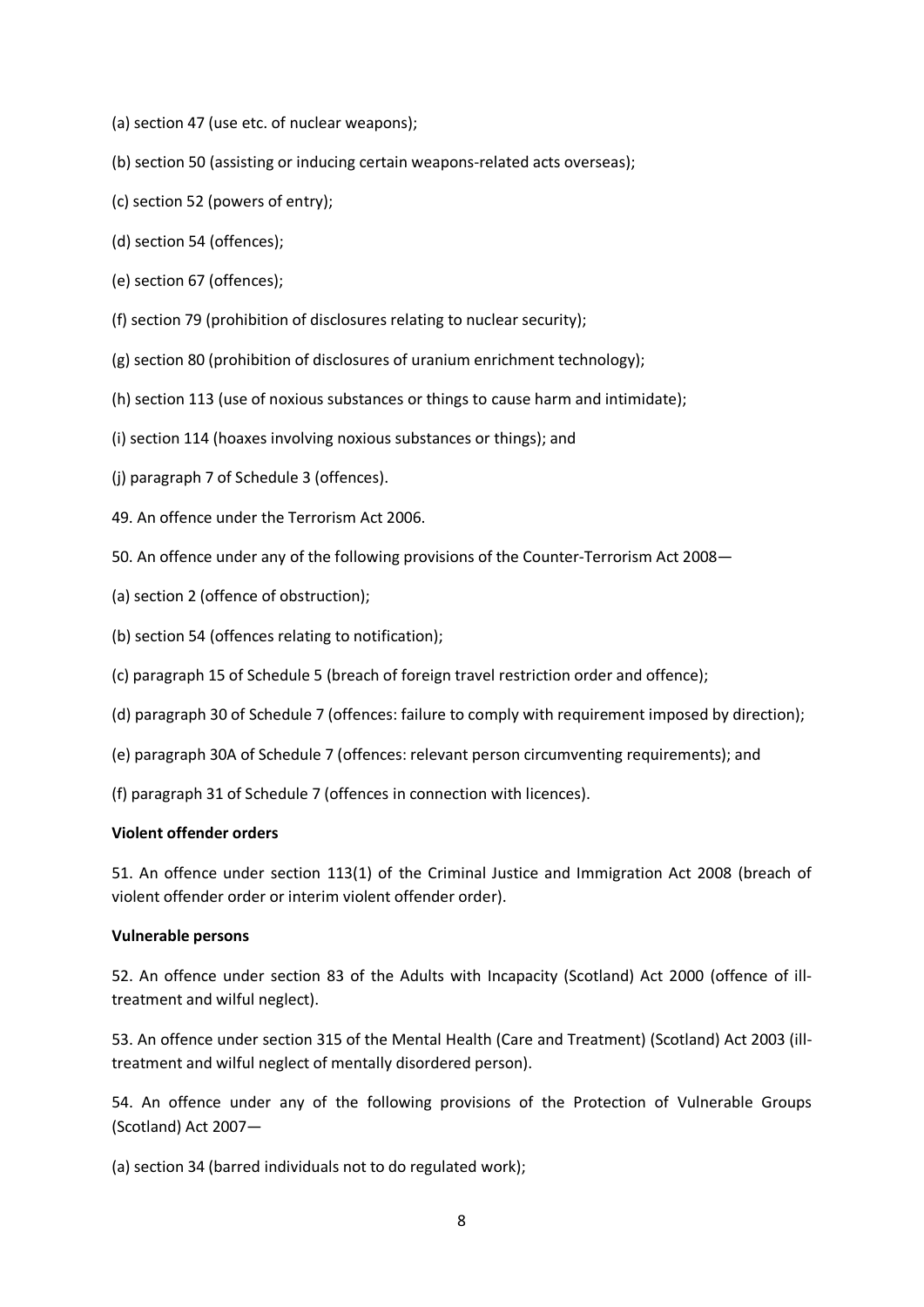(b) section 35 (organisations not to use barred individuals for regulated work); and

(c) section 36 (personnel suppliers not to supply barred individuals for regulated work).

55. Any offence where the conduct in respect of which the person was convicted also constituted a breach of a banning order granted under section 19 of the Adult Support and Protection (Scotland) Act 2007 (banning orders).

### **Witness protection**

56. An offence under any of the following provisions of the Serious Organised Crime and Police Act 2005—

(a) section 86 (offence of disclosing information about protection arrangements); and

(b) section 88 (offences of disclosing information relating to persons assuming new identity).

## **Statutory aggravations**

57. An offence in relation to which either of the following provisions applies—

(a) section 29(1) of the Criminal Justice and Licensing (Scotland) Act 2010 (offences aggravated by connection with serious organised crime); or

(b) section 31 of the Counter-Terrorism Act 2008 (offences aggravated by terrorism).

### **Other**

### **Common law aggravations**

58. An offence the conviction for which indicates that it was committed against a child.

59. An offence the conviction for which indicates that it included a sexual element.

### **Inchoate offences**

60. An offence committed by aiding, abetting, counselling, procuring or inciting the commission of the offence of murder or any offence listed in paragraphs 1 to 59 of this Schedule.

61. An offence committed by attempting or conspiring to commit the offence of murder or any offence listed in paragraphs 1 to 59 of this Schedule.

### **Superseded offences**

62. An offence superseded (whether directly or indirectly) by any offence listed in paragraphs 1 to 61 of this Schedule (and any qualification in relation to a listed offence applies to the superseded offence as it applies to the listed offence).

# **Combined offences**

63. An offence which was charged, and the conviction for which was received, in conjunction with any offence listed in paragraphs 1 to 62 of this Schedule.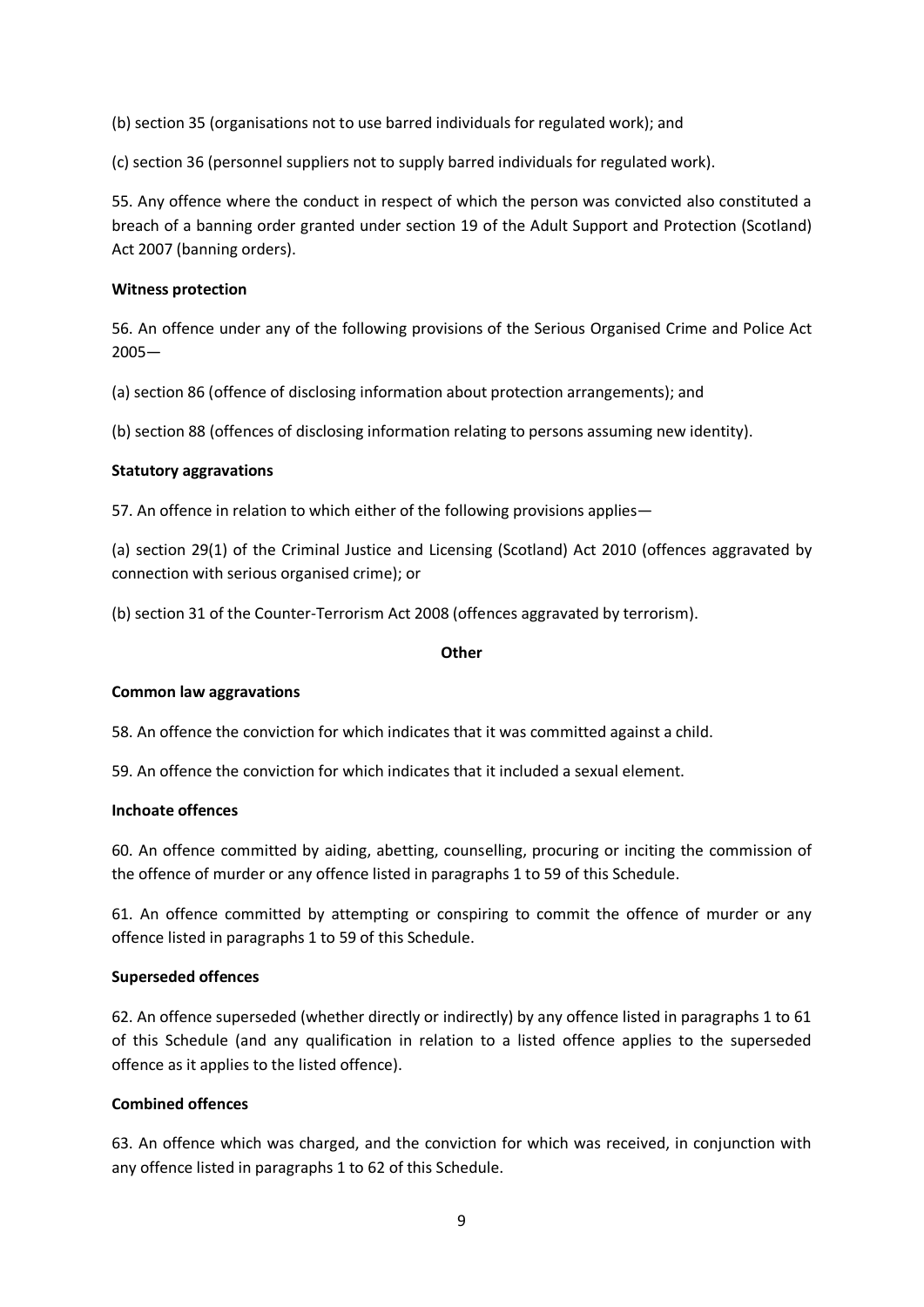# **Corresponding offences elsewhere in the UK or abroad**

64. An offence under the law of England and Wales or Northern Ireland, or any country or territory outside the United Kingdom, which corresponds to any offence listed in paragraphs 1 to 63 of this Schedule.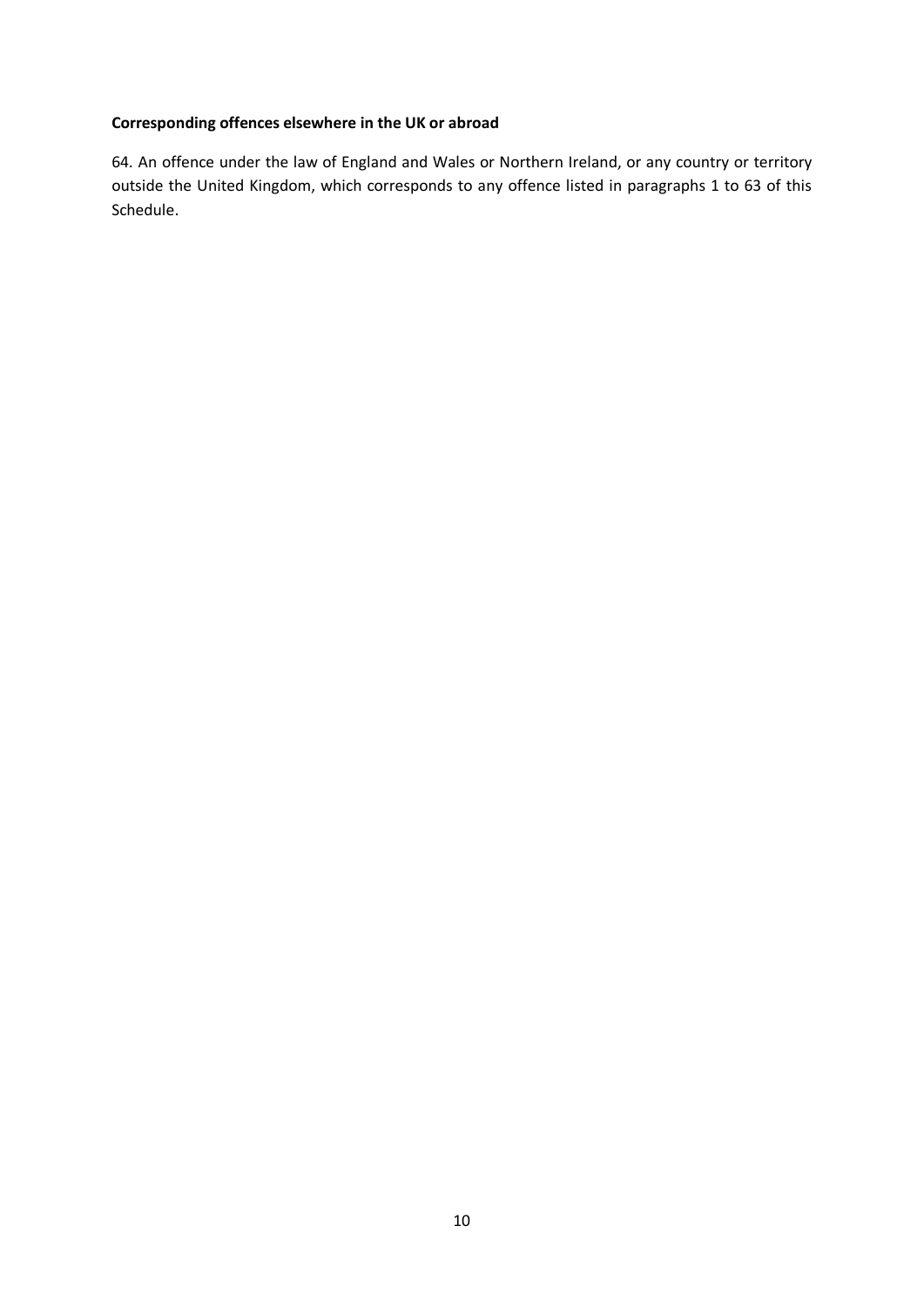# **LIST 2: DISCLOSE UNLESS AT LEAST ONE OF THE RULES REFERRED TO IN THE INTRODUCTION AND FLOWCHART ABOVE APPLIES**

## **Common law offences**

1. An offence of perverting, or attempting to pervert, the course of justice (by whatever means and however the offence is described), including in particular—

- (a) perjury;
- (b) prevarication on oath;
- (c) prison breaking; and
- (d) subornation of perjury.
- 2. Assault excluding any assault of a kind listed in Schedule A1.
- 3. Breach of the peace.
- 4. Clandestinely taking possession.
- 5. Culpable and reckless conduct.
- 6. Culpable and reckless endangering of the public.
- 7. Culpable and reckless fireraising.
- 8. Embezzlement.
- 9. False accusation of a crime.
- 10. Fraud.
- 11. Housebreaking with intent to steal.
- 12. Mobbing and rioting.
- 13. Opening a lockfast place with intent to steal.
- 14. Public indecency.
- 15. Reset (excluding reset of plagium).
- 16. Robbery.
- 17. Theft (excluding plagium).
- 18. Uttering.
- 19. Wilful fireraising.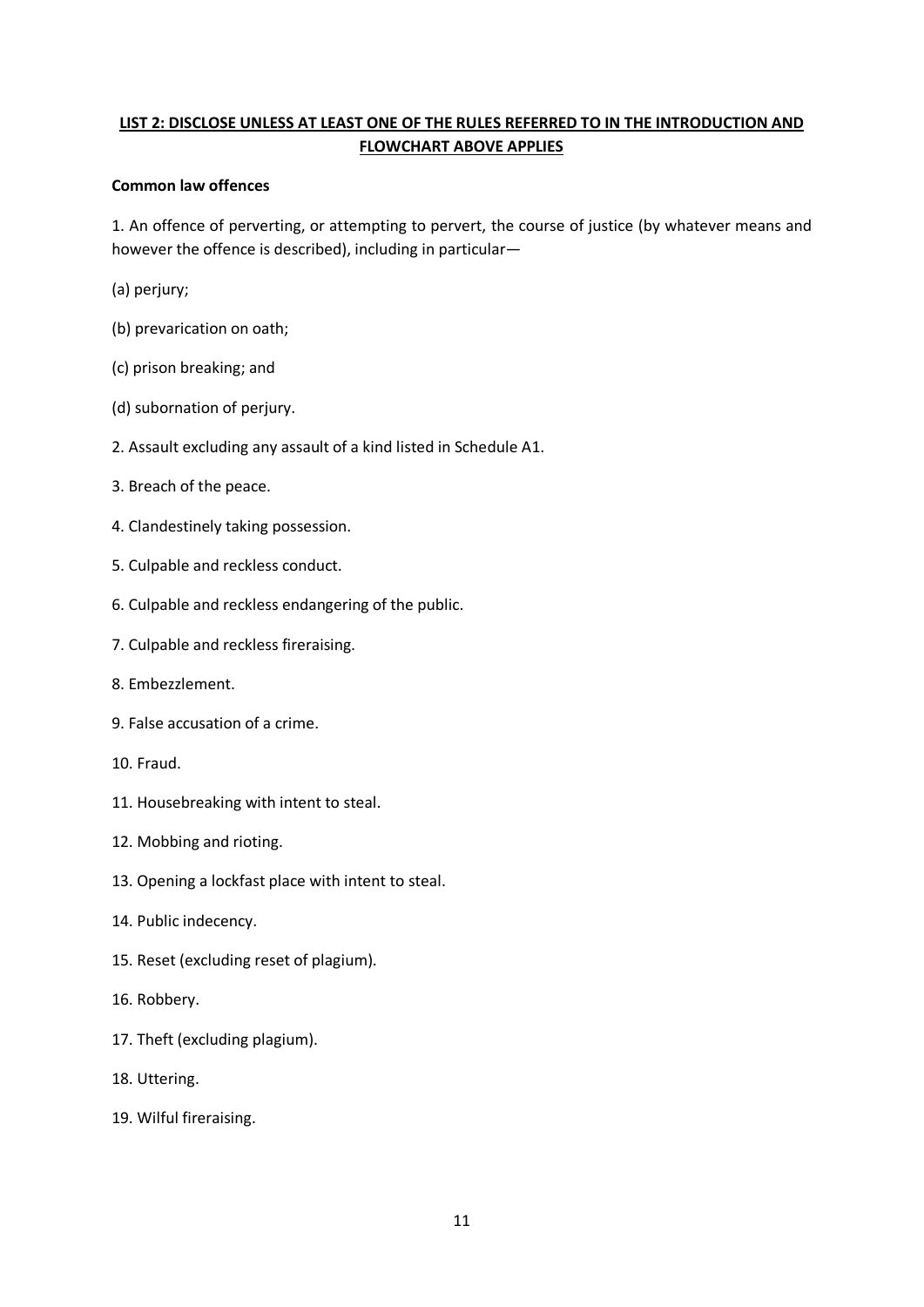### **Statutory offences**

### **Adult support and protection**

20. An offence under section 49 of the Adult Support and Protection (Scotland) Act 2007 (obstruction).

## **Animals**

21. An offence under the Rabies (Importation of Dogs, Cats and Other Mammals) Order 1974.

- 22. An offence under any of the following provisions of the Wildlife and Countryside Act 1981—
- (a) section 1 (protection of wild birds, their nests and eggs and prevention of poaching);
- (b) section 5 (prohibition of certain methods of killing or taking wild birds);
- (c) section 9 (protection of other wild animals and prevention of poaching);
- (d) section 11 (prohibition of certain methods of killing or taking wild animals);
- (e) section 11A, 11B and 11C (offences in relation to snares);
- (f) section 14ZC (prohibition on keeping etc. of invasive animals or plants);
- (g) section 15A (possession of pesticides); and

(h) section 18 (attempts to commit offences etc.), but only in relation to an offence listed in subparagraphs (a) to (g) of this paragraph.

- 23. An offence under the Dangerous Dogs Act 1991.
- 24. An offence under the Protection of Badgers Act 1992.

25. An offence under any of the following provisions of the Conservation (Natural Habitats, &c.) Regulations 1994—

- (a) regulation 39 (protection of certain wild animals); and
- (b) regulation 41 (prohibition of certain methods of taking or killing wild animals).
- 26. An offence under the Welfare of Animals (Slaughter or Killing) Regulations 1995.
- 27. An offence under the Wild Mammals Protection Act 1996.
- 28. An offence under the Protection of Wild Mammals (Scotland) Act 2002.
- 29. An offence under the Animal Health and Welfare (Scotland) Act 2006.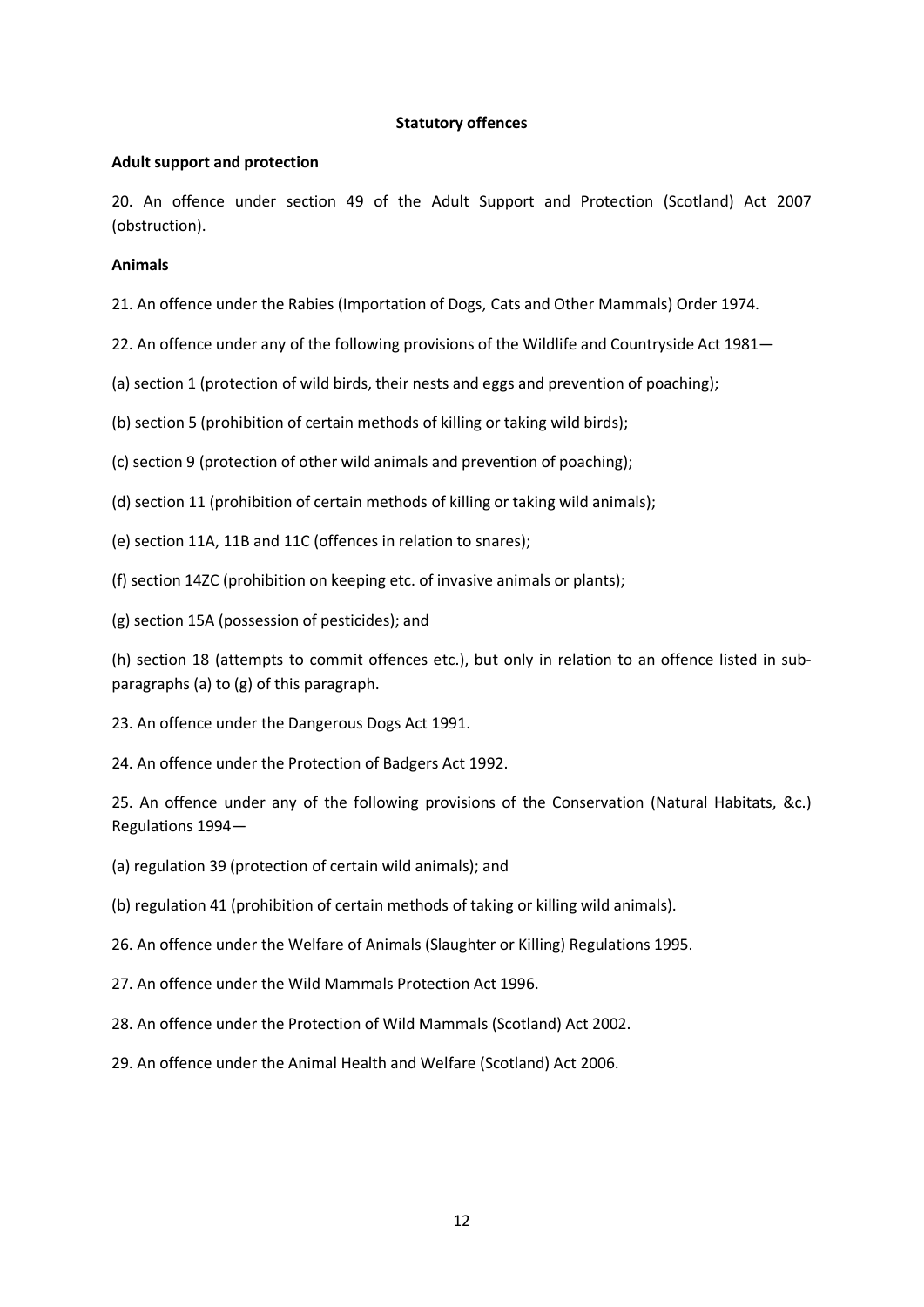## **Armed forces**

30. An offence under section 42 of the Armed Forces Act 2006 (criminal conduct) where the corresponding offence under the law of England and Wales is, or corresponds to, an offence listed in this Schedule.

### **Assaulting or hindering public officials**

31. An offence under section 89 of the Police Act 1996 (assaults on constables).

32. An offence under section 32 of the Commissioners for Revenue and Customs Act 2005 (assault).

33. An offence under the Emergency Workers (Scotland) Act 2005.

34. An offence under section 85 of the Fire (Scotland) Act 2005 (false alarms).

35. An offence under section 90 of the Police and Fire Reform (Scotland) Act 2012 (assaulting or impeding police).

### **Aviation**

36. An offence under any of the following provisions of the Aviation Security Act 1982—

(a) section 20B (detention direction); and

(b) section 21FA (air cargo agents: documents).

### **Bomb hoaxes**

37. An offence under section 51 of the Criminal Law Act 1977 (bomb hoaxes).

### **Bribery**

38. An offence under the Bribery Act 2010.

### **Care services**

39. An offence under any of the following provisions of the Regulation of Care (Scotland) Act 2001—

- (a) section 45 (application for registration under Part 3); and
- (b) section 52 (use of title "social worker" etc.).

40. An offence under any of the following provisions of the Public Services Reform (Scotland) Act 2010—

- (a) section 80(1) (offences in relation to registration under Chapter 3);
- (b) section 81 (false statements in application under Chapter 3); and
- (c) section 90 (offences under Chapter 4).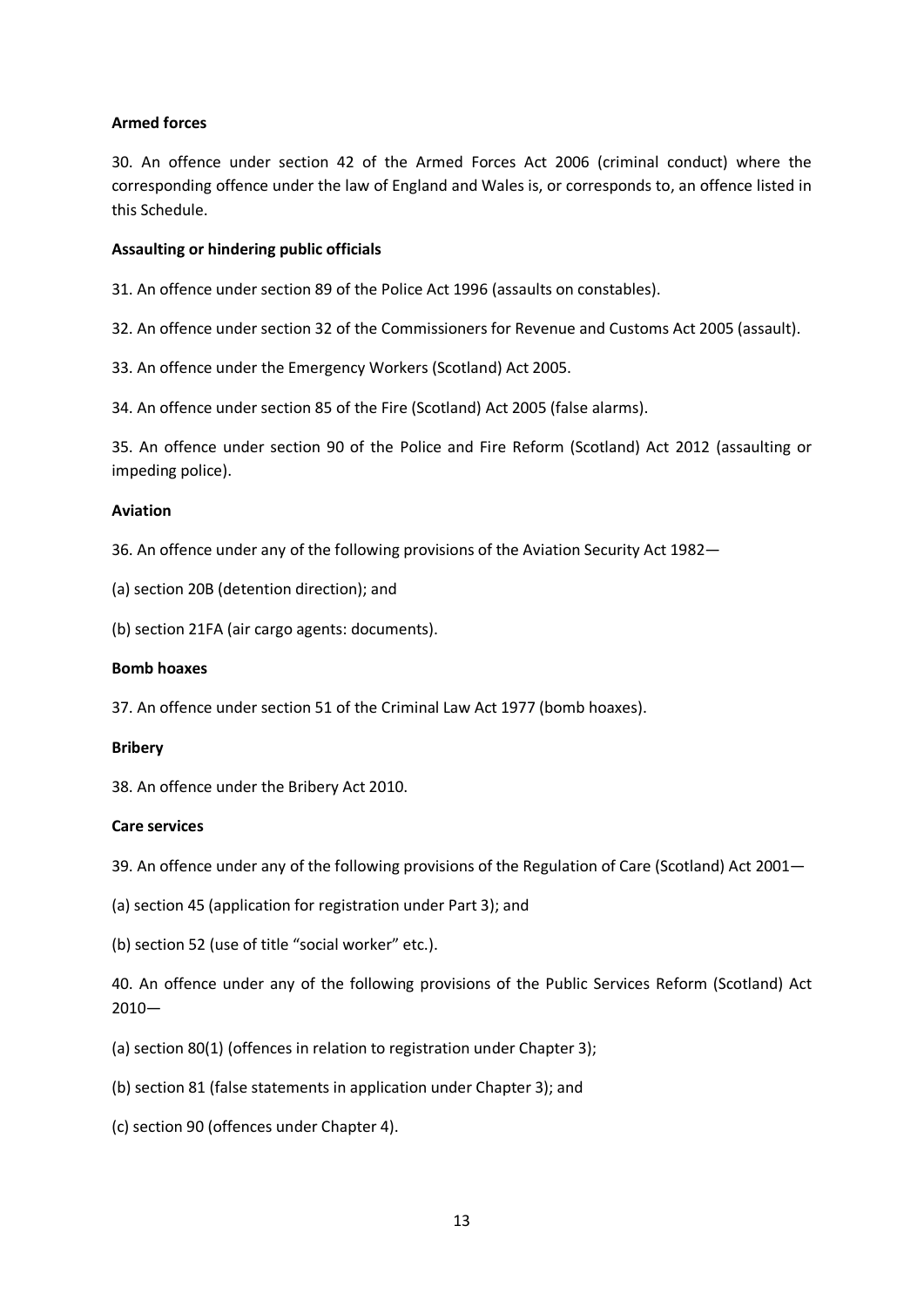41. An offence under article 27 of the Public Services Reform (General Teaching Council for Scotland) Order 2011 (offences).

42. An offence under regulation 19 of the Social Care and Social Work Improvement (Scotland) (Requirements for Care Services) Regulations 2011 (offences).

# **Charities**

43. An offence under the Charities and Trustee Investment (Scotland) Act 2005.

# **Child Support**

44. An offence under section 50 of the Child Support Act 1991 (unauthorised disclosure of information).

# **Children**

45. An offence under section 6 of the Child Abduction Act 1984 (offence in Scotland of parent, etc. taking or sending child out of United Kingdom).

## **Crossbows**

46. An offence under section 1 of the Crossbows Act 1987 (sale and letting on hire).

## **Domestic abuse**

47. An offence under section 2 of the Domestic Abuse (Scotland) Act 2011 (breach of domestic abuse interdict with power of arrest).

### **Drugs**

48. An offence under any of the following provisions of the Misuse of Drugs Act 1971—

- (a) section 3 (restriction of importation and exportation of controlled drugs);
- (b) section 4 (restriction of production and supply of controlled drugs);
- (c) section 4A (aggravation of offence of supply of controlled drug);
- (d) section 5(3) (restriction of possession of controlled drugs);
- (e) section 6 (restriction of cultivation of cannabis plant);

(f) section 8(a) and (b) (occupiers etc. of premises to be punishable for certain activities taking place there);

(g) section 12 (directions prohibiting prescribing, supply etc. of controlled drugs by practitioners etc. convicted of certain offences);

(h) section 13 (directions prohibiting prescribing, supply etc. of controlled drugs by practitioners in other cases);

(i) section 17 (power to obtain information from doctors, pharmacists etc. in certain circumstances);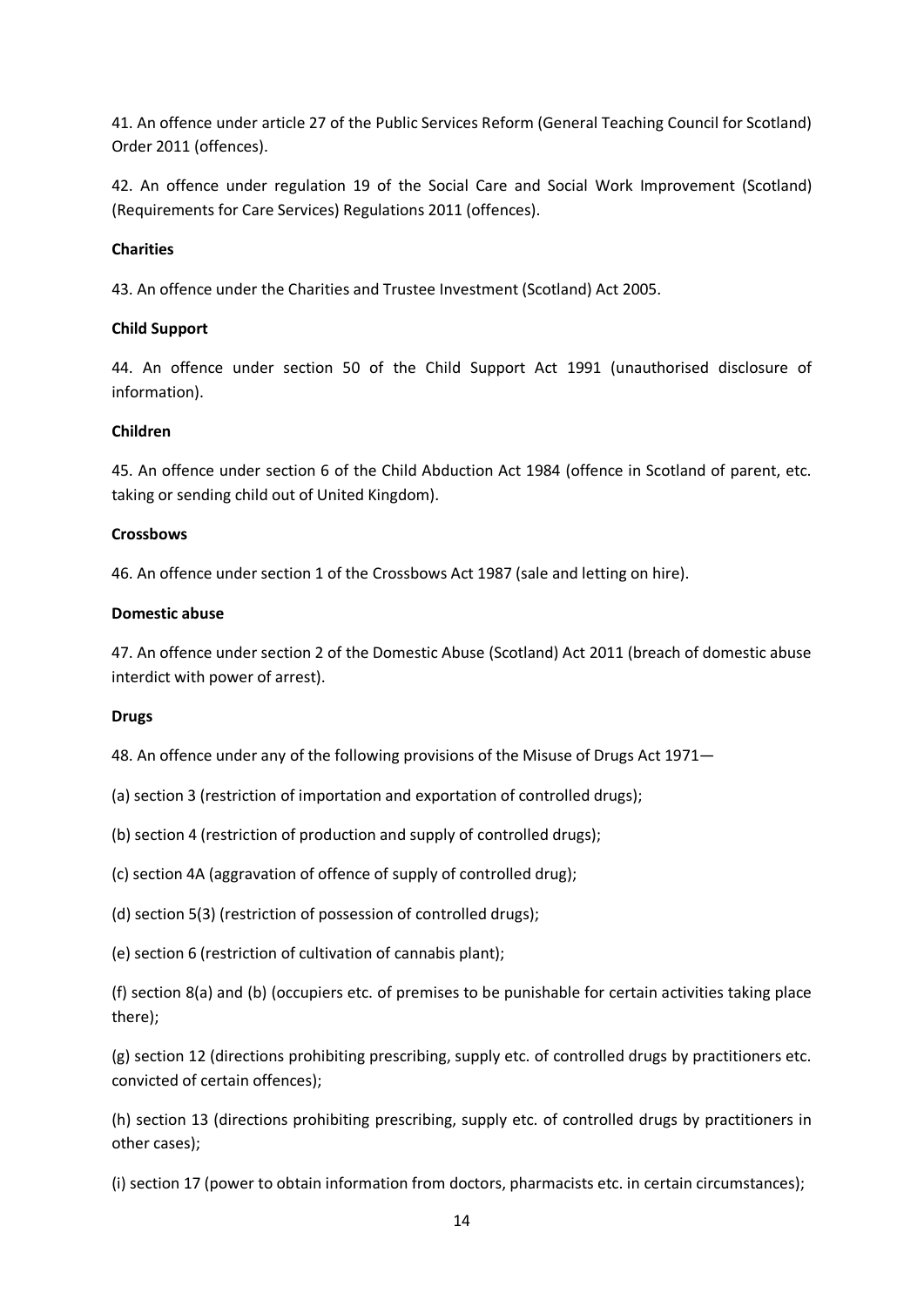(j) section 19 (attempts etc. to commit offences), but only in relation to an offence listed in subparagraphs (a) to (i) of this paragraph; and

(k) section 20 (assisting in or inducing commission outside United Kingdom of offence punishable under corresponding law).

49. An offence under any of the following provisions of the Customs and Excise Management Act 1979 in relation to goods prohibited to be imported or exported under section 3(1) of the Misuse of Drugs Act 1971 (restriction of importation and exportation of controlled drugs)—

(a) section 50(2) or (3) (penalty for improper importation of goods);

(b) section 68(2) (offences in relation to exportation of prohibited or restricted goods); and

(c) section 170 (fraudulent evasion of duty).

50. An offence under the Criminal Justice (International Co-operation) Act 1990.

# **Escape from custody etc.**

51. An offence under section 316 of the Mental Health (Care and Treatment) (Scotland) Act 2003 (inducing and assisting absconding etc.).

52. An offence under section 91 of the Police and Fire Reform (Scotland) Act 2012 (escape from custody).

## **Financial Services**

53. An offence under the Financial Services and Markets Act 2000.

54. An offence under the Financial Services Act 2012.

# **Fire safety**

55. An offence under section 72(1) or (3) of the Fire (Scotland) Act 2005 (offences).

# **Firearms**

56. An offence under any of the following provisions of the Firearms Act 1968—

- (a) section 1 (requirement of firearms certificate);
- (b) section 2 (requirement of certificate for possession of shot guns);
- (c) section 3 (business and other transactions with firearms and ammunition);
- (d) section 22 (acquisition and possession of firearms by minors); and
- (e) section 23 (exceptions from section 22(4)).

57. An offence under section 50(5) of the Civic Government (Scotland) Act 1982 (drunk in possession of firearm).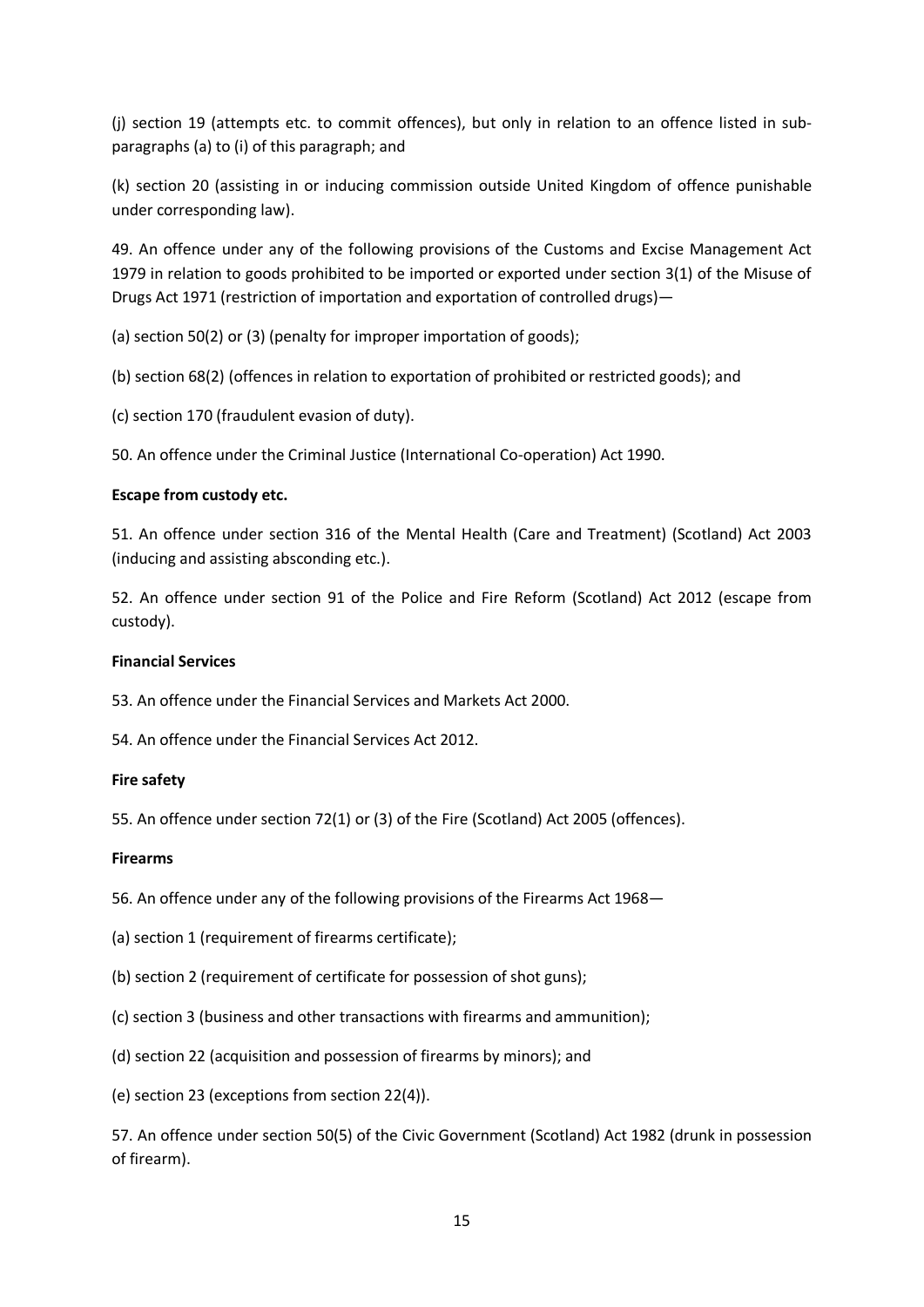- 58. An offence under the Firearms (Amendment) Act 1997.
- 59. An offence under any of the following provisions of the Violent Crime Reduction Act 2006—
- (a) section 28 (using someone to mind a weapon);
- (b) section 32 (sales of air weapons by way of trade or business to be face to face);
- (c) section 35 (restriction on sale and purchase of primers); and
- (d) section 36 (manufacture, import and sale of realistic imitation firearms).

### **Food safety and standards**

- 60. An offence under any of the following provisions of the Food Safety Act 1990—
- (a) section 7 (rendering food injurious to health); and
- (b) section 9 (inspection and seizure of suspected food).
- 61. An offence under regulation 4(b) of the General Food Regulations 2004.

### **Forced marriage**

62. An offence under section 9 of the Forced Marriage etc. (Protection and Jurisdiction) (Scotland) Act 2011 (offence of breaching order).

### **Fraud and forgery**

63. An offence under the Forgery and Counterfeiting Act 1981.

64. An offence under section 46A of the Criminal Law (Consolidation) (Scotland) Act 1995 (false monetary instruments).

65. An offence under section 49 of the Criminal Justice and Licensing (Scotland) Act 2010 (articles for use in fraud).

66. An offence under section 92 of the Police and Fire Reform (Scotland) Act 2012 (impersonation etc.).

### **Harassment**

67. An offence under section 234A of the Criminal Procedure (Scotland) Act 1995 (non-harassment orders).

68. An offence under section 9 of the Protection from Harassment Act 1997 (breach of nonharassment order).

### **Immigration, etc.**

69. An offence under any of the following provisions of the Immigration Act 1971—

(a) section 24 (illegal entry and similar offences);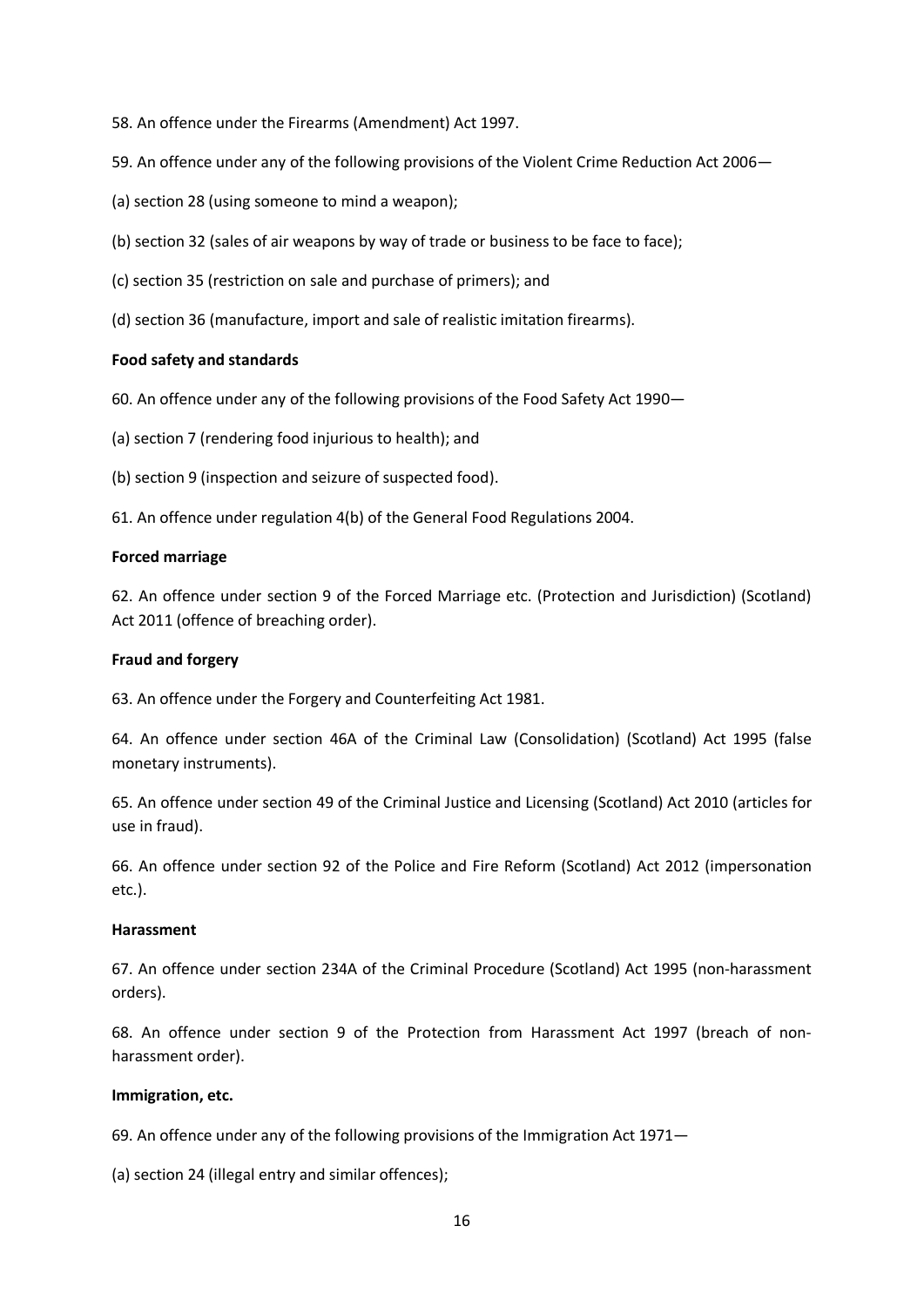- (b) section 24A (deception);
- (c) section 25 (assisting unlawful immigration to member State);
- (d) section 25A (helping asylum-seeker to enter United Kingdom);
- (e) section 25B (assisting entry to United Kingdom in breach of deportation or exclusion order);
- (f) section 26 (general offences in connection with administration of Act);
- (g) section 26A (registration card);
- (h) section 26B (possession of immigration stamp); and
- (i) section 27 (offences by captains, owners or agents of ships or aircraft).
- 70. An offence under any of the following provisions of the Immigration and Asylum Act 1999—
- (a) section 105 (false representations);
- (b) section 106 (dishonest representations);
- (c) any of the following paragraphs of Schedule 11—
- (i) paragraph 1 (obtaining certificates of authorisation by false pretences);
- (ii) paragraph 4 (assaulting a detainee custody officer); and
- (iii) paragraph 5 (obstructing detainee custody officer); and
- (d) any of the following paragraphs of Schedule 12—
- (i) paragraph 3 (failure to submit to a medical examination);
- (ii) paragraph 4 (assisting detained persons to escape);
- (iii) paragraph 5 (bringing alcohol into a detention centre); and

(iv) paragraph 6 (conveying articles into or out of a detention centre).

71. An offence under section 35 of the Asylum and Immigration (Treatment of Claimants, etc.) Act 2004 (deportation or removal: cooperation).

72. An offence under section 21 of the Immigration, Asylum and Nationality Act 2006 (offence).

#### **Insolvency**

- 73. An offence under any of the following provisions of the Insolvency Act 1986—
- (a) section 131 (company's statement of affairs);
- (b) section 206 (fraud, etc. in anticipation of winding up);
- (c) section 208 (misconduct in course of winding up);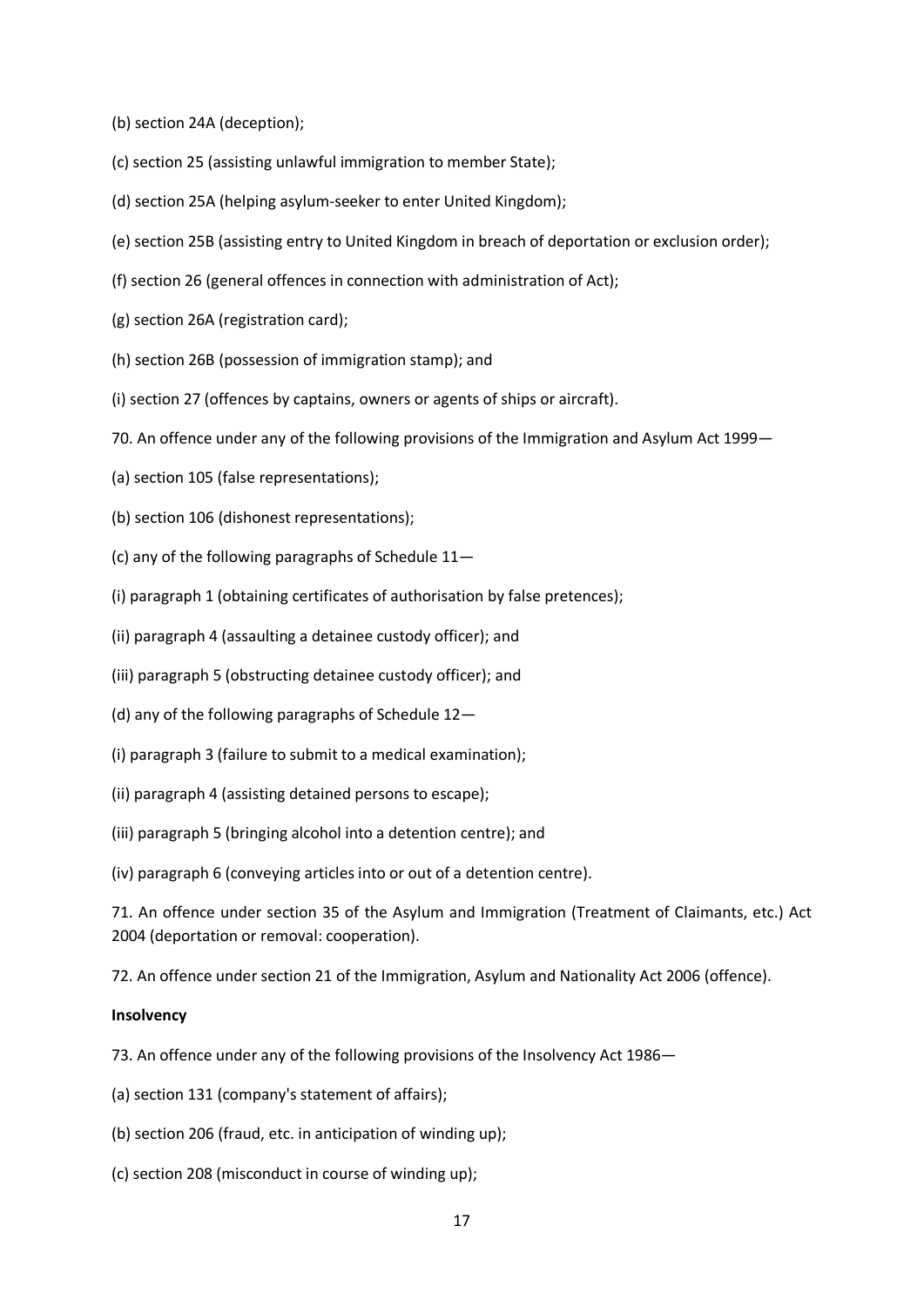(d) section 216 (restriction on re-use of company names); and

(e) section 235 (duty to co-operate with office-holder).

### **Landmines**

74. An offence under section 2 of the Landmines Act 1998 (prohibited conduct).

### **Medicines**

75. An offence under section 67(2) and (3) (offences under Part III) of the Medicines Act 1968.

76. An offence under any of the following provisions of the Human Medicines Regulations 2012 —

(a) regulation 34(1) (offences: breach of regulations and false information and defence concerning starting materials); and

(b) regulation 255(1)(a), (b), (c) or (d) (offences relating to dealings with medicinal products).

## **Mental health**

77. An offence under section 318 of the Mental Health (Care and Treatment) (Scotland) Act 2003 (false statements).

## **Neglect of duty**

78. An offence under Part 4 (shipping: alcohol and drugs) or Part 5 (aviation: alcohol and drugs) of the Railways and Transport Safety Act 2003.

79. An offence under section 22 of the Police and Fire Reform (Scotland) Act 2012 (failure to perform duty).

### **Obscene material etc.**

80. An offence under section 1(1) of the Indecent Displays Act 1981 (indecent displays).

81. An offence under any of the following provisions of the Civic Government (Scotland) Act 1982 –

- (a) section 51 (obscene material);
- (b) section 51A (extreme pornography); and
- (c) paragraph 19(3) of Schedule 2 (enforcement).

82. An offence under section 85(3) of the Postal Services Act 2000 (prohibition on sending certain articles by post).

83. An offence under section 127(1) of the Communications Act 2003 (improper use of public electronic communications network).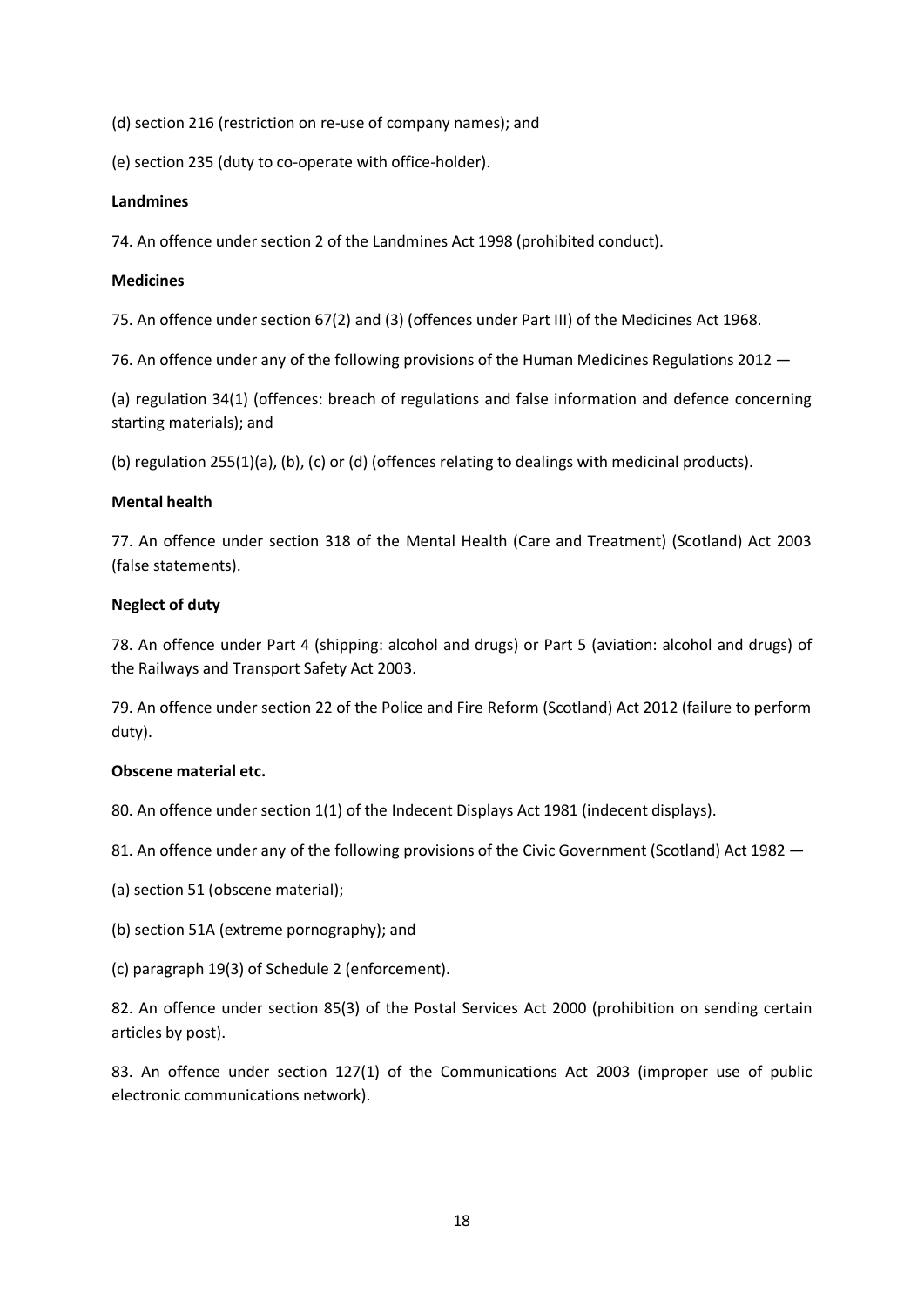### **Offences in relation to children**

84. An offence under any of the following provisions of the Children and Young Persons (Scotland) Act 1937—

(a) section 15 (causing or allowing persons under 16 to be used for begging);

(b) section 22 (exposing children under seven to risk of burning);

(c) section 31(1) (penalties and legal proceedings in respect of general provisions as to employment);

(d) section 33 (prohibition of persons under sixteen taking part in performances endangering life or limb); and

(e) section 34 (restrictions on training for performances of a dangerous nature).

85. An offence under section 40(1) of the Children and Young Persons Act 1963 (offences).

86. An offence under section 50(2) of the Civic Government (Scotland) Act 1982 (drunk in charge of a child).

87. An offence under section 81 of the Children (Scotland) Act 1995 (offences in connection with orders etc. for the protection of children).

88. An offence under any of the following provisions of the Children's Hearings (Scotland) Act 2011—

(a) section 59 (offences); and

(b) section 171 (offences related to absconding).

### **Offensive behaviour etc.**

89. An offence under the Offensive Behaviour at Football and Threatening Communications (Scotland) Act 2012.

### **Offensive weapons**

90. An offence under the Restriction of Offensive Weapons Act 1959.

91. An offence under section 50(3) (penalty for improper importation of goods) or section 170 (fraudulent evasion of duty) of the Customs and Excise Management Act 1979 in relation to goods prohibited to be imported under—

(a) section 1(2) of the Restriction of Offensive Weapons Act 1959 (penalties for offences in connection with dangerous weapons); or

(b) section 141(4) of the Criminal Justice Act 1988 (offensive weapons).

92. An offence under any of the following provisions of the Criminal Justice Act 1988—

(a) section 141 (offensive weapons); and

(b) section 141A (sale of knives and certain articles with blade or point to persons under eighteen).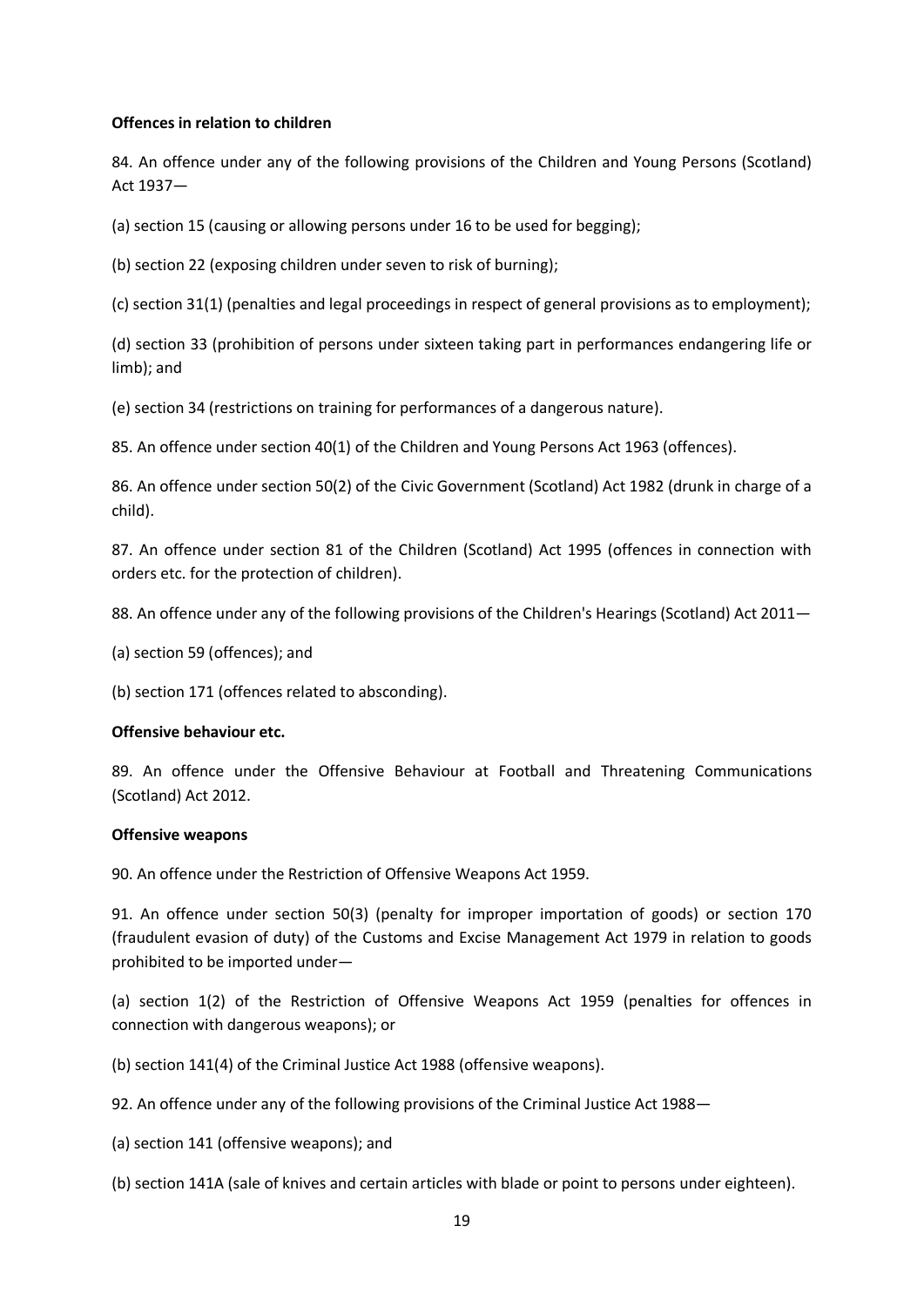93. An offence under any of the following provisions of the Criminal Law (Consolidation) (Scotland) Act 1995—

(a) section 47 (prohibition of the carrying of offensive weapons);

(b) section 48 (search for offensive weapons);

(c) section 49 (offence of having in a public place an article with a blade or point);

(d) section 49A (offence of having article with blade or point (or offensive weapon) on school premises);

(e) section 49C (offence of having offensive weapon etc. in prison); and

(f) section 50 (extension of constable's power to stop, search and arrest without warrant).

### **Official Secrets Acts**

94. An offence under the Official Secrets Act 1920.

95. An offence under the Official Secrets Act 1989.

### **Prisons**

96. An offence under section 41 of the Prisons (Scotland) Act 1989 (unlawful introduction of tobacco, etc., into prison).

### **Proceeds of crime and money laundering**

97. An offence under any of the following provisions of the Proceeds of Crime Act 2002—

- (a) Part 7 (money laundering);
- (b) Part 8 (investigations); and
- (c) section 453A (certain offences in relation to financial investigators).

98. An offence under the Proceeds of Crime Act 2002 (External Investigations) Order 2013.

99. An offence under the Proceeds of Crime Act 2002 (External Investigations) (Scotland) Order 2015.

### **Prostitution**

100. An offence under any of the following provisions of the Criminal Law (Consolidation) (Scotland) Act 1995—

- (a) section 9 (permitting girl to use premises for intercourse); and
- (b) section 13(9) (living on earnings of another from male prostitution).
- 101. An offence under the Prostitution (Public Places) (Scotland) Act 2007.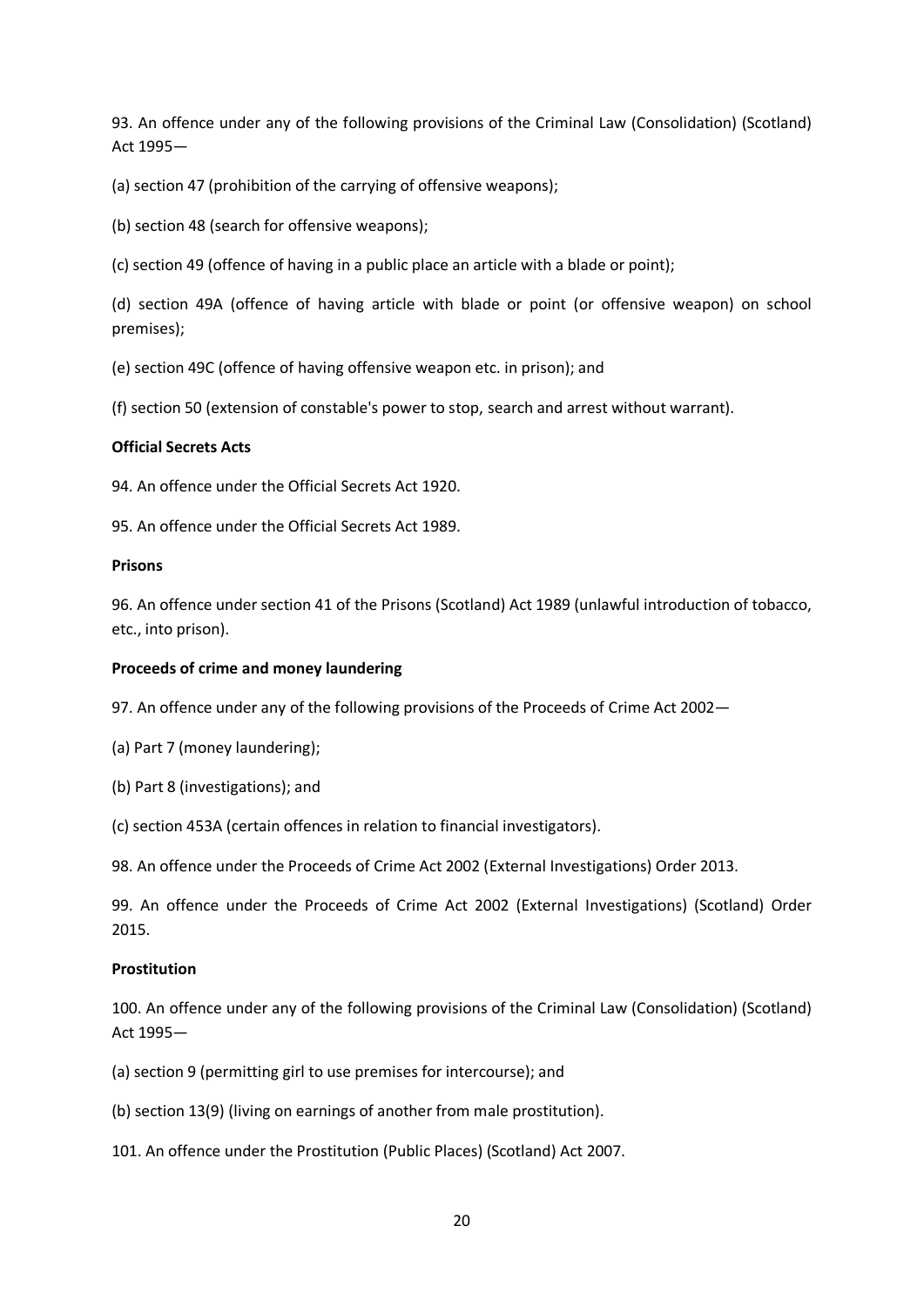#### **Public order**

102. An offence under any of the following provisions of the Public Order Act 1986—

- (a) section 1 (riot);
- (b) section 2 (violent disorder);
- (c) section 3 (affray);
- (d) section 4 (fear or provocation of violence);
- (e) section 4A (intentional harassment, alarm or distress);
- (f) section 5 (harassment alarm or distress);
- (g) section 18 (use of words or behaviour or display of written material);
- (h) section 19 (publishing or distributing written material);
- (i) section 20 (public performance of play);
- (j) section 21 (distributing, showing or playing a recording);
- (k) section 22 (broadcasting or including programme in cable programme service);
- (l) section 23 (possession of racially inflammatory material);
- (m) section 29B (use of words or behaviour or display of written material);
- (n) section 29C (publishing or distributing written material);
- (o) section 29D (public performance of play);
- (p) section 29E (distributing, showing or playing recording);
- (q) section 29F (broadcasting or including programme in programme service); and
- (r) section 29G (possession of inflammatory material).

### **Road traffic**

- 103. An offence under any of the following provisions of the Road Traffic Act 1988—
- (a) section 1A (causing serious injury by dangerous driving);
- (b) section 2 (dangerous driving);
- (c) section 2B (causing death by careless, or inconsiderate, driving);
- (d) section 3ZB (causing death by driving: unlicensed or uninsured drivers);
- (e) section 3ZD (causing serious injury by driving: disqualified drivers);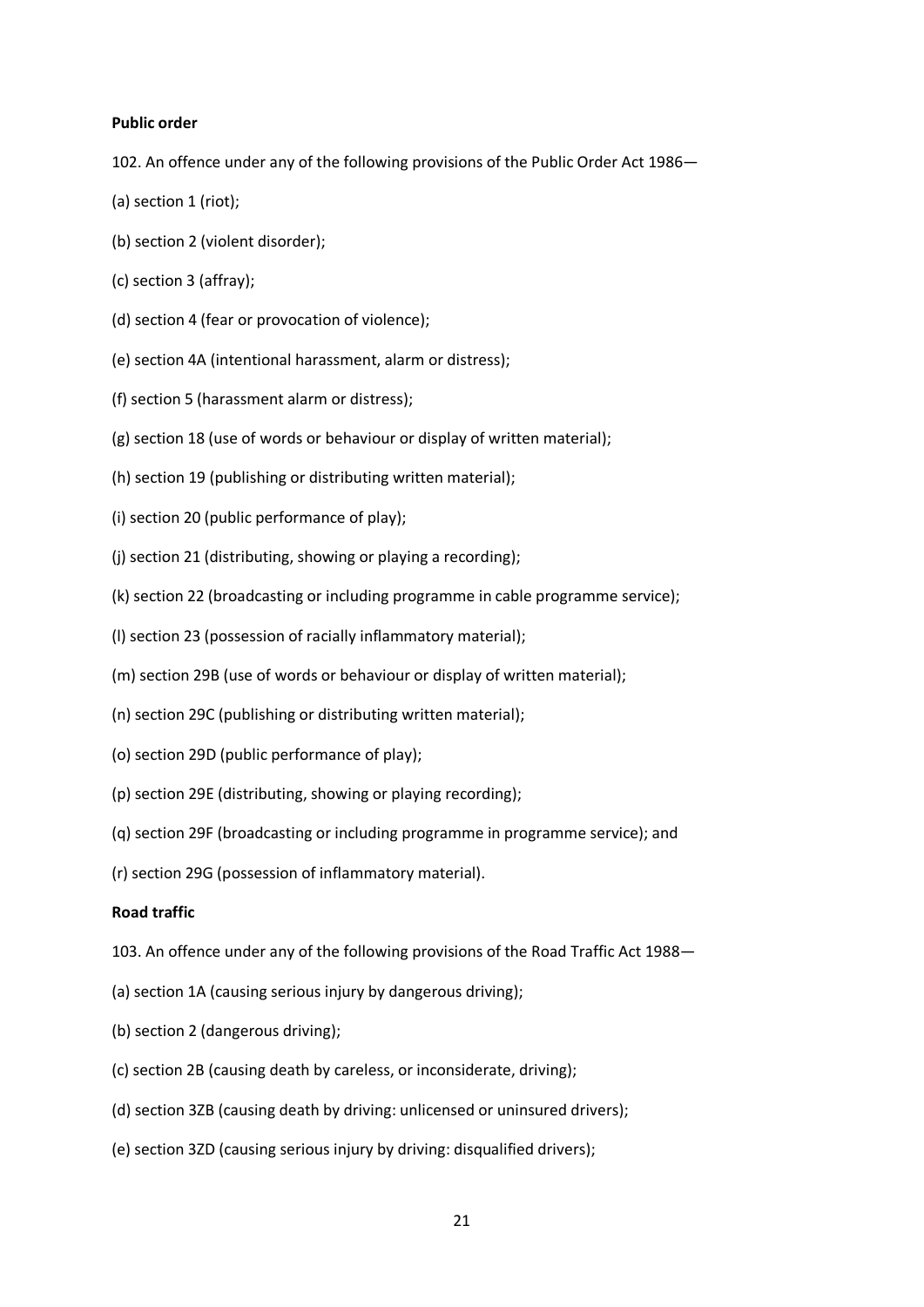(f) section 4(1) (driving, or being in charge, when under the influence of drink or drugs);

(g) section 5(1)(a) (driving or being in charge of a motor vehicle with alcohol concentration above prescribed limit); and

(h) section 178 (taking motor vehicle without authority, etc.).

### **Sexual offences**

104. An offence under section 37(1) or (4) of the Sexual Offences (Scotland) Act 2009 (older children engaging in sexual conduct with each other).

### **Solicitors**

105. An offence under the Solicitors (Scotland) Act 1980.

## **Terrorism**

106. An offence under any of the following provisions of the Terrorism Act 2000—

- (a) section 13 (uniform);
- (b) section 36 (police powers);
- (c) section 51 (offences);
- (d) section 116 (powers to stop and search);
- (e) paragraph 32 of Schedule 5 (urgent cases); and
- (f) paragraph 18 of Schedule 7 (offences).

### **Vets**

107. An offence under any of the following provisions of the Veterinary Surgeons Act 1966—

- (a) section 19 (restriction of practice of veterinary surgery by unqualified persons); and
- (b) section 20 (prohibition of use of practitioners' titles by unqualified persons).

### **Miscellaneous statutory offences**

108. An offence under any of the following provisions of the Civic Government (Scotland) Act 1982—

- (a) section 57 (being in or on building etc. with intent to commit theft);
- (b) section 58 (convicted thief in possession); and
- (c) section 60 (powers of search and seizure).

109. An offence under section 22 of the Rent (Scotland) Act 1984 (unlawful eviction and harassment of occupier).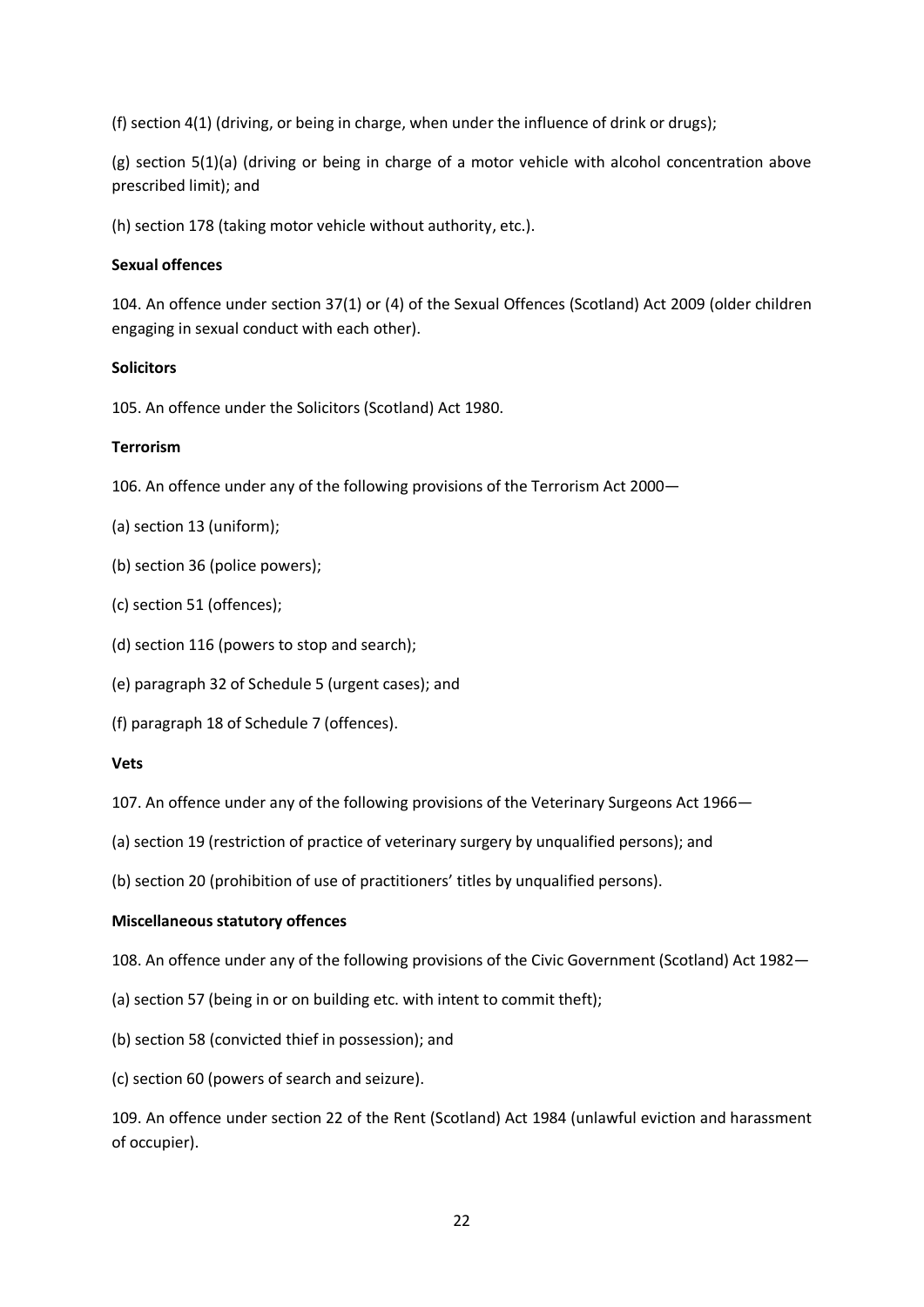110. An offence under section 85(1) of the Postal Services Act 2000 (prohibition on sending certain articles by post).

111. An offence under any of the following provisions of the Serious Organised Crime and Police Act 2005—

(a) section 67 (offences in connection with disclosure notices or search warrants);

(b) section 129 (corresponding Scottish offence);

(c) section 145 (interference with contractual relationships so as to harm animal research organisation); and

(d) section 146 (intimidation of persons connected with animal research organisation).

# **Statutory aggravations**

112. An offence (other than an offence listed in Schedule A1) in relation to which either of the following provisions applies—

(a) section 96 of the Crime and Disorder Act 1998 (offences racially aggravated); or

(b) section 74 of the Criminal Justice (Scotland) Act 2003 (offences aggravated by religious prejudice).

113. An offence (other than an offence listed in Schedule A1) to which either of the following provisions of the Offences (Aggravation by Prejudice) (Scotland) Act 2009 applies—

(a) section 1(1) (prejudice relating to disability); or

(b) section 2(1) (prejudice relating to sexual orientation or transgender identity).

### **Other**

# **Common law aggravations**

114. An offence (other than an offence listed in Schedule A1 or in paragraph 112 of this Schedule), the conviction for which indicates that it included an element of racial prejudice or was racially motivated.

115. An offence (other than an offence listed in Schedule A1 or in paragraph 112 of this schedule), the conviction for which indicates that it included an element of religious prejudice or was motivated by religious prejudice.

# **Inchoate offences**

116. An offence committed by aiding, abetting, counselling, procuring or inciting the commission of any offence listed in paragraphs 1 to 115 of this Schedule.

117. An offence committed by attempting or conspiring to commit any offence listed in paragraphs 1 to 115 of this Schedule.